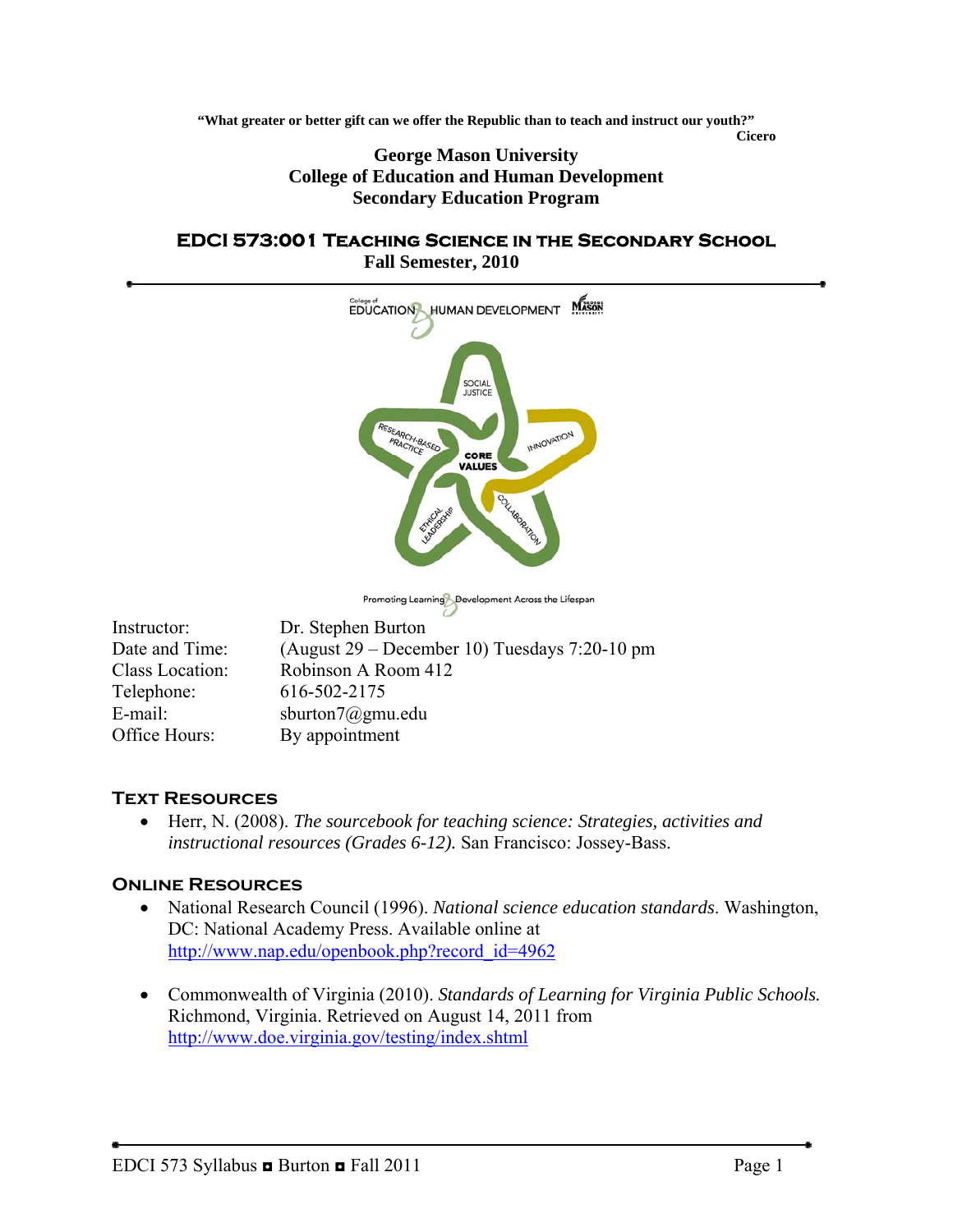- Commonwealth of Virginia (2003). *Science Standards of Curriculum Framework Guides.* Retrieved on August 14, 2007 from [http://www.pen.k12.va.us/VDOE/Instruction/sol.html#science.](http://www.pen.k12.va.us/VDOE/Instruction/sol.html#science)
- National Science Teachers' Association. *Science Class* newsletter. Retrieved on August 14, 2007 from [http://www.nsta.org/publications/enewsletters.aspx.](http://www.nsta.org/publications/enewsletters.aspx)
- American Association for the Advancement of Science (1993). *Benchmarks for Science Literacy*. Retrieved on August 14, 2007 from <http://www.project2061.org/tools/benchol/bolframe.htm>.
- McComas, W. F. (1998). *The principle elements of the nature of science: Dispelling the myths.* Retrieved on August 14, 2007 from <http://coehp.uark.edu/pase/TheMythsOfScience.pdf>.
- Peters, E. E. (2006). *Why is teaching the nature of science so important?* Retrieved on August 14, 2007 from [http://www.vast.org/content/File/v1n1/linkedwhole.pdf.](http://www.vast.org/content/File/v1n1/linkedwhole.pdf)
- American Chemical Society (2007). *Educators & Students page.* Retrieved on August 14, 2007 from<http://www.chemistry.org/portal/a/c/s/1/educatorsandstudents.html>.
- American Chemical Society (2003). *Safety in Academic Chemistry Laboratories Accident Prevention for Faculty and Administrators*. (800 227-5558) Free single copies or online: [http://membership.acs.org/c/ccs/pubs/sacl\\_faculty.pdf](http://membership.acs.org/c/ccs/pubs/sacl_faculty.pdf)
- U.S. Government Printing Office (2007). *Code of Federal Regulations.* Retrieved on August 14, 2007 from [http://www.gpoaccess.gov/cfr/index.html.](http://www.gpoaccess.gov/cfr/index.html)
- U.S. Department of Labor (2007). *Occupational Health and Safety Administration.*  Retrieved on August 14, 2007 from [http://www.osha.gov/.](http://www.osha.gov/)
- American National Standards Institute (2007). *American National Standards Institute Homepage.* Retrieved on August 14, 2007 from [http://www.ansi.org/.](http://www.ansi.org/)
- Maryland Public Schools (2007). *Legal Aspects of Laboratory Safety.* Retrieved on August 14, 2007 from [http://mdk12.org/instruction/curriculum/science/safety/legal.html.](http://mdk12.org/instruction/curriculum/science/safety/legal.html)

Other articles/handouts will be distributed in class or posted on-line at the course website. (Your GMU email address is required for communication with the course instructor and for using Blackboard!)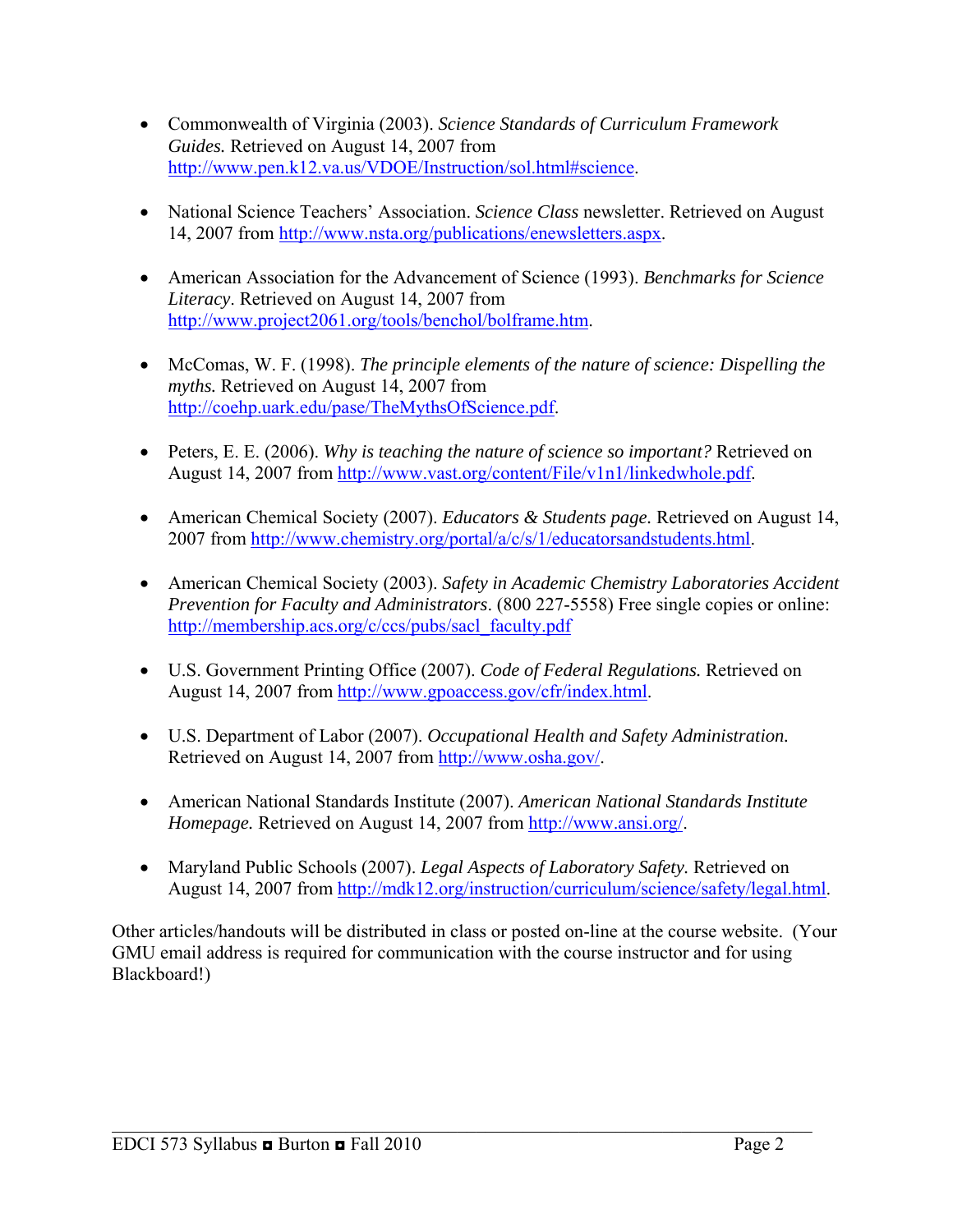## **Course Materials Online**

The Blackboard site can be found at http://mymasonportal.gmu.edu. Use the same login as your GMU email. Materials will be added throughout the semester based upon needs from the course.

### **Course Description**

EDCI 573 is the first course in a two-part sequence of science methods courses for pre-service and provisionally licensed science teachers. The course is designed to build fundamental knowledge of science teaching and learning including standards-based curriculum design and research-based teaching strategies. The course focuses on developing inquiry-based lessons for students to investigate science and assessing student understanding of science and the nature of science. The teachers will plan lessons for students to learn science, implement lessons in a high school classroom, observe students learning, and evaluate their teaching and student outcomes. Field experience is a required part of this course.

## **Goals**

The pre-service and provisionally licensed teacher will:

- Build a repertoire of science teaching and assessment strategies by reading, writing, observing, participating in, and reflecting on the teaching and learning of science; RESEARCH-BASED PRACTICE; SPA STANDARDS 1, 3, 5, 6, 8, 10
- Develop strategies to help students become scientifically literate, think critically and creatively, understand the nature of science, and see the importance of science as a way of knowing; ETHICAL LEADERSHIP; INNOVATION; SPA STANDARDS 2, 3, 4
- Plan standards-based (local, state, and national) units of science study including daily lesson plans for students that reflect research in effective science teaching and learning; RESEARCH-BASED PRACTICE; SPA STANDARD 5, 6, 8, 10
- Construct science lessons that include alignment of objectives, activities, and assessments that address the needs of a variety of student populations including English language learner, special needs students, and gifted and talented students; ETHICAL LEADERSHIP; SPA STANDARDS 8, 10
- Learn about science laboratory safety and plan teaching activities that highlight safety; ETHICAL LEADERSHIP; SPA STANDARD 9
- Work collaboratively with peers to teach and discuss science and science teaching. COLLABORATION; SPA STANDARD 10
- Incorporate environmental sustainability into teaching paradigms and into daily life. SOCIAL JUSTICE; SPA STANDARD 4

## **Relationship to Program Goals and Professional Organizations**

EDCI 573 is the first course in a two-course sequence of science methods courses for students seeking a secondary school teaching license in earth science, biology, chemistry, or physics. The course builds on students' knowledge of their subject matter. The course focuses on the teaching of science as called for by the state and national science standards and as outlined by the National Council for Accreditation of Teacher Education (NCATE), the National Science Teachers Association (NSTA), and the Interstate New Teacher Assessment and Support Consortium (INTASC). EDCI 573 builds a repertoire of science teaching and assessment strategies to facilitate student learning.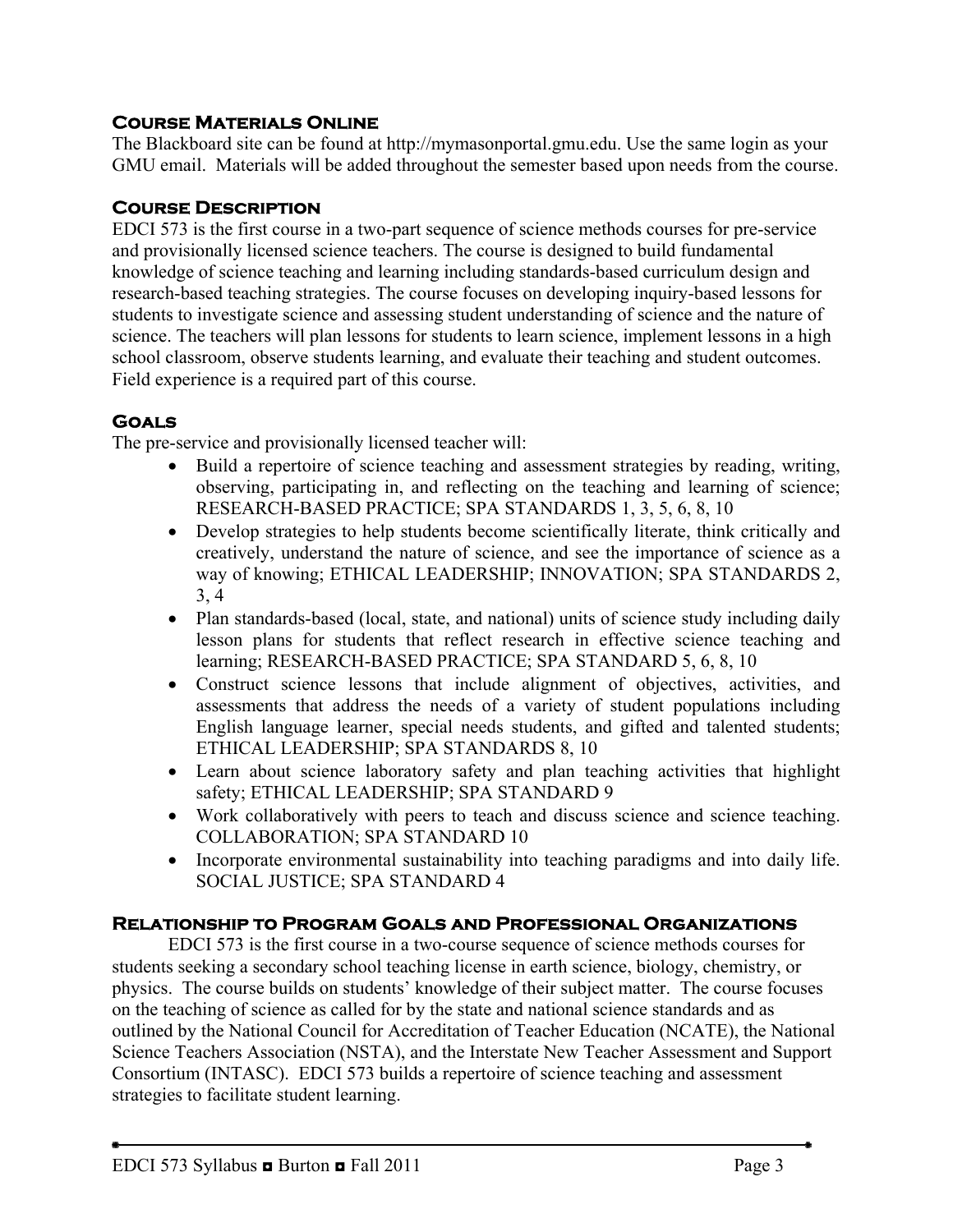### **Nature of Course Delivery**

 A variety of teaching strategies will be used to explore the themes of the day. All students will continuously analyze and evaluate teaching strategies, as well as science content, processes, and ways of knowing in science.

### **Sustainability at GMU**

 George Mason University is focusing on making our community "greener" and reducing the impact on the environment. This course will contribute to this effort in the following ways. I hope that you will create other ways to contribute to contribute to this effort.

- Handouts will be available electronically through the Blackboard platform
- You should consider reducing waste in your teaching practice (ex: unnecessary paper) and in developing your unit plan
- Incorporate teaching sustainability in the content of your lesson plans (for example, human's role in reducing their impact on the environment.) Think about what the next generation needs to know about "greening".

### **College Expectations and University honor Code**

The Graduate School of Education (GSE) expects that all students abide by the following: Students are expected to exhibit professional behavior and dispositions. See gse.gmu.edu for a listing of these dispositions.

Students must follow the guidelines of the University Honor Code. See

[http://www.gmu.edu/catalog/apolicies/#TOC\\_H12](http://www.gmu.edu/catalog/apolicies/#TOC_H12) for the full honor code.

Students must agree to abide by the university policy for Responsible Use of Computing. See [http://mail.gmu.edu](http://mail.gmu.edu/) and click on Responsible Use of Computing at

the bottom of the screen.

Students with disabilities who seek accommodations in a course must be registered with the GMU Disability Resource Center (DRC) and inform the instructor, in writing, at the beginning of the semester. See [www.gmu.edu/student/drc](http://www.gmu.edu/student/drc) or call 703-993-2474 to access the DRC.

### **Field Experience Signup**

The State of Virginia requires a number of hours of field work before you can do your internship. You will acquire 15 of those hours during this class. The university will place you in the field if you are not already teaching. EVERYONE needs to register on the website even if you are teaching, so that GMU has a record of where/when everyone did this 15 hours of field work.

 $\mathcal{L}_\mathcal{L} = \mathcal{L}_\mathcal{L} = \mathcal{L}_\mathcal{L} = \mathcal{L}_\mathcal{L} = \mathcal{L}_\mathcal{L} = \mathcal{L}_\mathcal{L} = \mathcal{L}_\mathcal{L} = \mathcal{L}_\mathcal{L} = \mathcal{L}_\mathcal{L} = \mathcal{L}_\mathcal{L} = \mathcal{L}_\mathcal{L} = \mathcal{L}_\mathcal{L} = \mathcal{L}_\mathcal{L} = \mathcal{L}_\mathcal{L} = \mathcal{L}_\mathcal{L} = \mathcal{L}_\mathcal{L} = \mathcal{L}_\mathcal{L}$ 

The website to sign up is **<http://cehd.gmu.edu/endorse/ferf>.**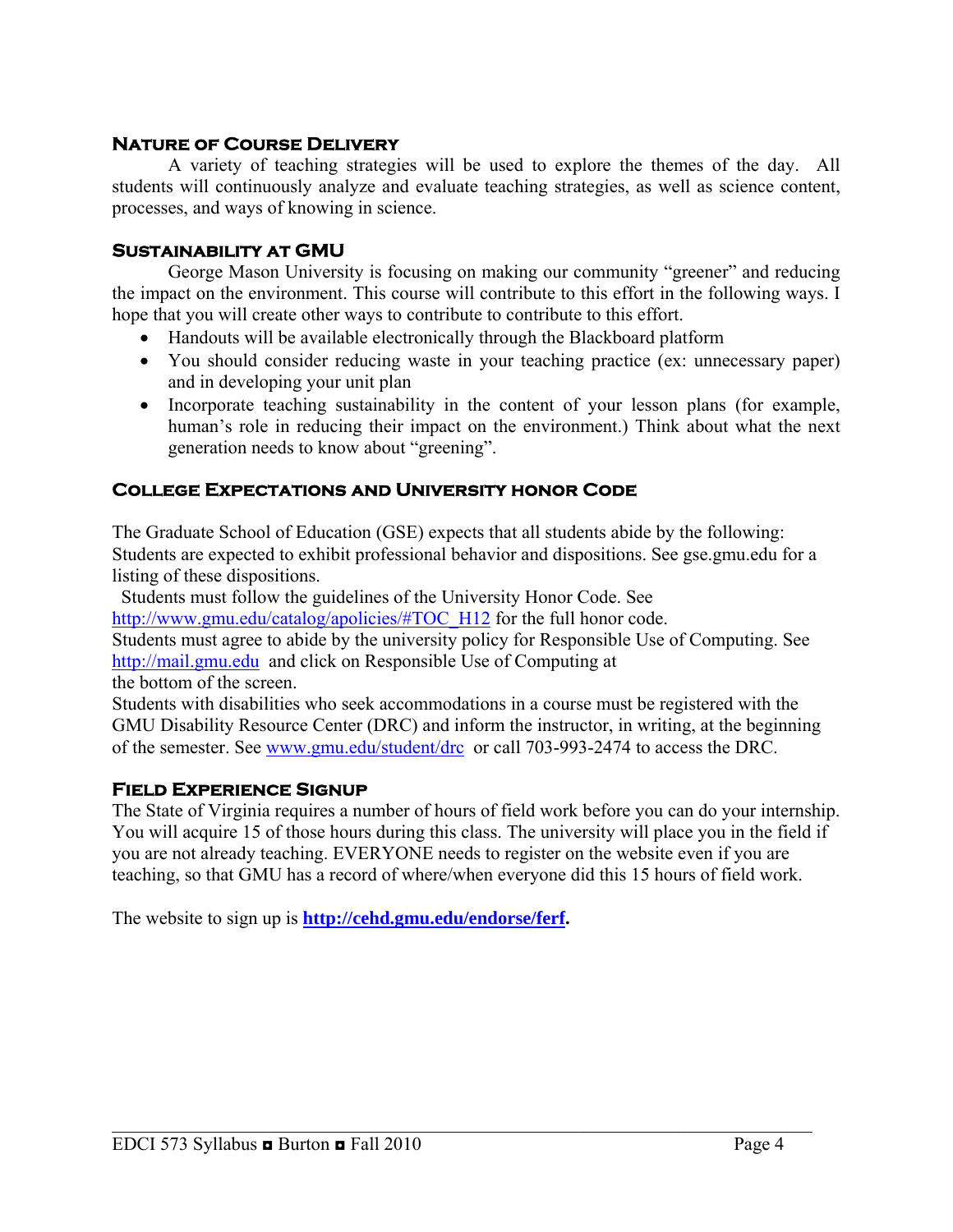| <b>LEARNING OBJECTIVES:</b>                                                            | <b>ASSESSMENT:</b>                                                      |
|----------------------------------------------------------------------------------------|-------------------------------------------------------------------------|
| A student will be able to consistently write                                           | <b>Lesson Plan 3</b>                                                    |
| measureable objectives                                                                 |                                                                         |
| A student will be able to develop assessments                                          | <b>Lesson Plan 3, Clinical Interview</b>                                |
| aligned with measureable objectives                                                    |                                                                         |
| A student will be able to design a lesson in                                           | <b>Lesson Plan 3</b>                                                    |
| which students are actively engaged and follow<br>a student-centered theory            |                                                                         |
|                                                                                        |                                                                         |
| A student will be able to use assessment data to                                       | <b>Lesson Plan 3</b>                                                    |
| evaluate student achievement of objectives                                             |                                                                         |
| A student will be able to design a lesson in                                           | <b>Lesson Plan 3</b>                                                    |
| which students will learn characteristics of the<br>nature of science                  |                                                                         |
|                                                                                        |                                                                         |
| A student will be able to examine student<br>achievement of objectives to evaluate and | <b>Microteaching Reflection Paper</b>                                   |
| modify their lessons                                                                   |                                                                         |
|                                                                                        |                                                                         |
| A student will be able to describe the safety                                          | <b>Lesson Plan 3, Safety Assignment</b>                                 |
| issues and solutions for lessons                                                       |                                                                         |
| A student will be able to organize curriculum                                          | <b>Planning Project</b>                                                 |
| topics to build integrated student knowledge                                           |                                                                         |
| A student will be able to explain the                                                  | <b>Nature of Science Assignment</b>                                     |
| characteristics of the nature of science in<br>context of actual science.              |                                                                         |
|                                                                                        |                                                                         |
| A student will be able to be reflective about                                          | <b>Microteaching Reflection Paper, Field</b><br><b>Experience Paper</b> |
| their own teaching and the teaching of others<br>based upon evidence.                  |                                                                         |
|                                                                                        |                                                                         |

## **Grading**

 Since this is a graduate level course, high quality work and participation is expected on all assignments and in class. **Attendance at all classes for the entire class is a course expectation. For each unexcused absence, the course grade will be reduced by 5% points.** All assignments are graded. Each graded assignment will be assessed using a scoring rubric which will be handed out before the assignment is due. Approximately half the rubrics will be based on fulfilling the specified criteria for the project and half the rubric will be based on the quality of work. The rubrics are available on the Blackboard website at the beginning of the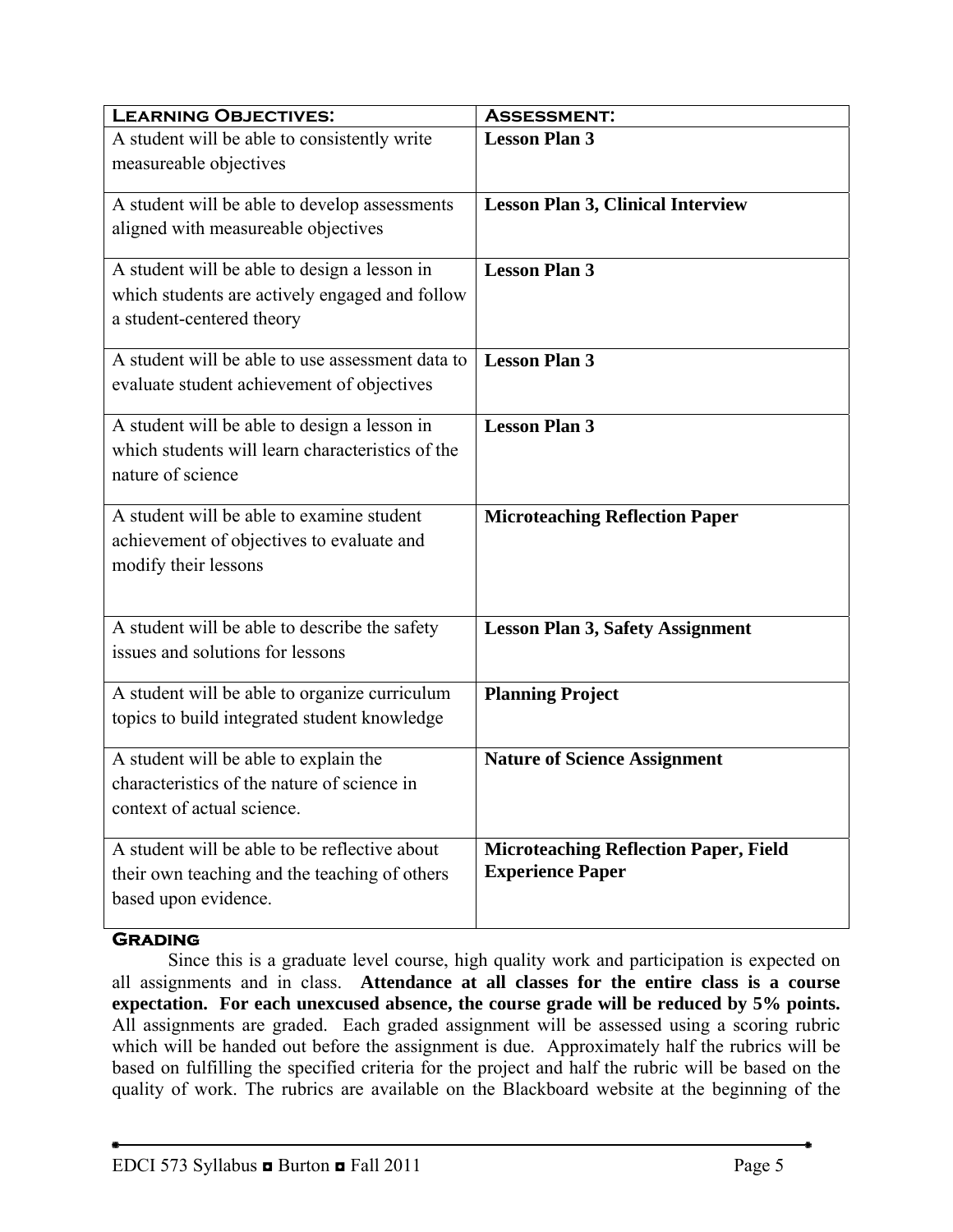semester. All assignments are due at the beginning of class on the day they are due. Graded assignments that are late will automatically receive a ten percent grade reduction (one full letter grade lower).

| Assessments                        | Points                      | Due Date                   |
|------------------------------------|-----------------------------|----------------------------|
| Nature of Science Assignment       | 5                           | September $27^{\text{th}}$ |
| Lesson Plan 1                      | 5                           | October $4th$              |
| Reading Summary and Reflection - 1 | $\mathcal{D}_{\mathcal{L}}$ | October 11 <sup>th</sup>   |
| Clinical Interview Paper           | 10                          | October $25th$             |
| Lesson Plan 2                      | 5                           | November 1 <sup>st</sup>   |
| Reading Summary and Reflection - 2 | 3                           | November $8th$             |
| Planning Project                   | 4                           | November $15th$            |
| <b>Safety Assignment</b>           | 10                          | November $22nd$            |
| Lesson Plan 3                      | 20                          | November 29 <sup>th</sup>  |
| Microteaching Paper                | 15                          | December $9th$             |
| Field Experience Report            | 20                          | December 9 <sup>th</sup>   |
| Professionalism                    | $\varsigma$                 |                            |

## **Policy on Incompletes**

If circumstances warrant, a written request for an incomplete must be provided to the instructor for approval prior to the course final examination date. Requests are accepted at the instructor's discretion, provided your reasons are justified and that a *major* percentage of your work has already been completed. Your written request should be regarded as a contract between you and the instructor and must specify the date for completion of work. This date must be at least two weeks prior to the university deadline for changing incompletes to letter grades.

## **Grading Scale**

 $A = 93-100\%$  $A = 90-92\%$  $B+= 88-89\%$  $B = 80-87%$  $C = 70-79%$  $F =$ Below 70%

# **Assignments**

 Science education research shows that frequent assessment of small amounts of material is most effective for learning science. Therefore, in this class formal and informal assessment will be continuously provided on assignments and class activities. Assessment is used as a tool for information that informs both learning and teaching, so this two-way communication loop is necessary for optimal learning.

 Feel free to submit assignments either electronically or as a hard copy. Considering the length of the Unit Plan it may be a good idea to submit it on disk, as two copies are required.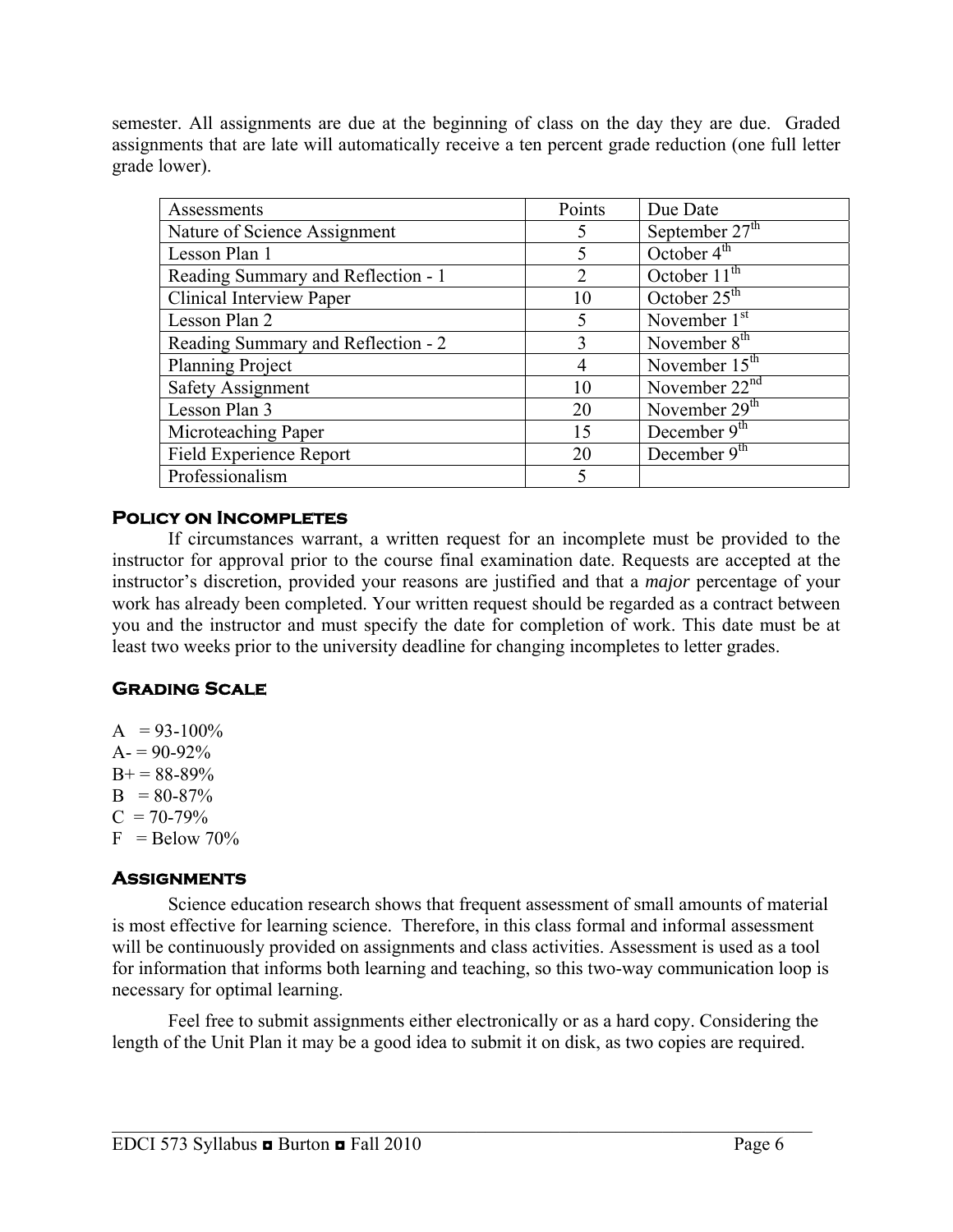Some assignments ask for two copies to be submitted. One copy will be placed in the class collection for use by future students. If you choose, you may delete or otherwise conceal your name on the second copy of submitted assignments.

 All written assignments are to be word-processed. Please use standard 12 point font (don't use "Chiller" or other poster font) and make your margins 1" on each side. All assignments should be double spaced and in APA format (check apa.org for more details). Make each project something that you will actually use in teaching.

## 1. Lesson Plans

The core goals of the class include:

- Write measurable objectives
- Write valid and reliable assessments
- Align assessments with the objectives
- Use data from the assessments to inform instruction
- Align activities with objectives and assessments

• Identify appropriate activities from a diverse repertoire of teaching methodologies In this class, you will learn to write lesson plans that have appropriate objectives, activities, and assessments. You will be achieving these goals in a developmental way: (1) taking a poor lesson and improving it (5 points), (2) writing a lesson plan with a group with lots of support from the instructor (5 points), and (3) writing a lesson plan with a group with no instructor feedback (20 points). Detailed instructions for accomplishing these goals will be given in class. The lesson plan format and rubric can be found in this syllabus.

# 2. Microteaching

 Research shows that the most effective teachers inform their practice by analyzing and reflecting on their teaching. Toward the end of the semester, you will work with a classmate to teach a 40 minute lesson that you have constructed with a partner. You will be videotaped so you have evidence to draw from for the analysis part of this assignment.

During the first 5 minutes of the lesson you will give an **overview** (orally and visually presented) of your lesson plans including standards and which part you are about to teach. For 30 minutes engage your classmates in **hands-on science** as if they were students at the grade level you teach. You will also need to assess the achievement of the objectives with some type of assessment that is aligned with the objectives. For the last 5 minutes, tell the class what **effective science teaching strategies** (orally and visually presented) you just demonstrated. This lesson will be **videotaped** for you. After you teach the lesson, you will review the videotape, and write a **5 page paper** that **describes** the teaching and learning goals you had for the lesson (about 1 page), **analyze** the lesson in terms of effectiveness using your assessment (about 3 pages), and **reflect** on improvements needed and successful events in the lesson (about 1 page). We will share highlights of the micro-teaching experiences on the last class.

# 3. The Planning Project

 The **Planning Project** is a two-part project that includes an **annual plan and quarterly projects**. This project supports the massive planning effort that you have in getting your year started. For a class you are or will be teaching, plot on monthly planning schedules/calendars the science units of study including weekly topics. Then develop integrated quarterly projects that your student will do.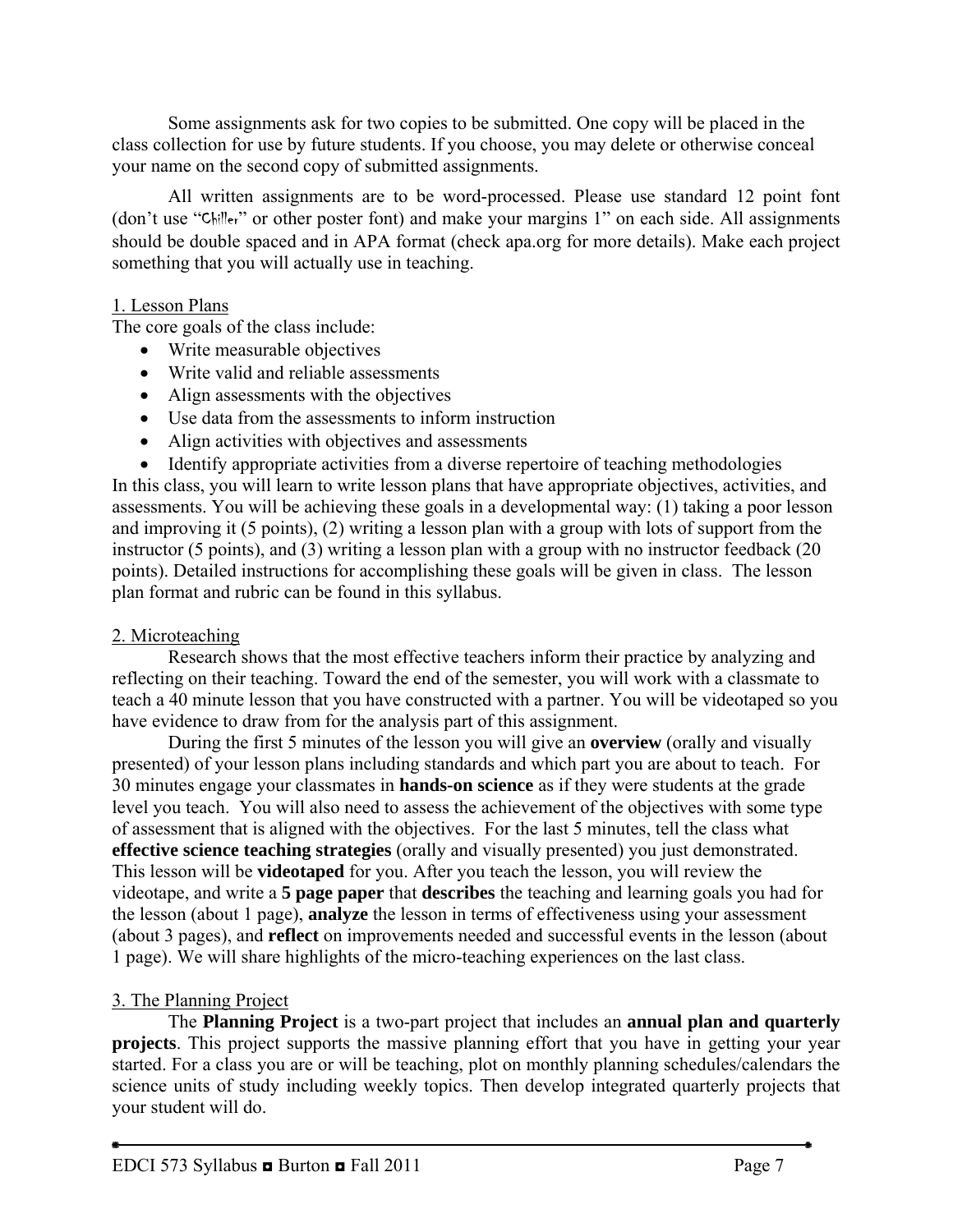The **annual plan** is an outline of your plans for the year. For each science unit of study, indicate the length of time you predict that each unit will take and break that unit/time span into weekly science topics. For example, a five-week unit on the five senses may have as weekly topics - sight, sound, taste, smell, and touch. **The annual plan outlines what you will teach, not how you will teach**. To get started, take monthly planning schedules/calendars and label each month, day, and school holiday. Then, indicate the science units and weekly topics you plan to cover on the monthly schedules. To assist you with this project consult school division, state, and national standards, content text books, and the Virginia Science Standards of Learning Curriculum Framework.

For the **four quarterly projects**, you will design a student project for each quarter that provides students with a unifying experience for the quarter. The projects should relate to the topics being studied during each quarter and should include a variety of learning strategies such as individual research papers or group presentations. For the projects, consider including science that is relevant to the social studies theme for the year, science that will enhance learning on a field trip, science fair projects (check out the *Students and Research* book for ideas), science demonstrations, and/or major science events of the year such as an eclipse. One of the topics should incorporate a sustainability project. While choosing topics, think big ideas!

### 4. Safety Assignment

A **Safety Plan** is necessary for the health and safety of your students and yourself, as well as, for legal reasons. You will put together a science safety portfolio which will include:

- A list of **safety rules/procedures** and a **safety contract** for the parents and students to sign and date (front and back of one page – ready to distribute to students). You may find the Flinn Scientific supply catalog helpful. The company is well known for their safety equipment and accompanying lessons.
- Analyses of science classroom safety cases (which will be given in class)
- A lesson analysis that requires you to look at three labs and analyze each lesson for safety, identifying the major aspects (one lab will be with animals a second will use chemicals and the third lab will be an earth science or physics lesson with materials).
- A safety related assignment that engages students and teaches the importance of safety in the science classroom (post the safety related assignments you identify on the blackboard site for other to use. You can then copy all of the assignments onto a flash drive for future use in your classroom. These lessons make wonderful "emergency lesson plans."
- Active maintenance of safety equipment in a science classroom (which will be performed in class).
- Analyses of science classroom safety cases (which will be given in class) You are responsible for writing a half page reflection to each of the cases. Each reflection will be evaluated using the following rubric. You are required to earn an "acceptable" level of performance for each case. If an acceptable level is not earned, you may re-do the reflection.

Case #1: Texas high school student dies of injuries sustained in alcohol fire. He was trying to refill the lamp while it was still lit

Case #2: You have been given some snake skins. You would like to use them in class. Case #3: A student brought in an iguana to share.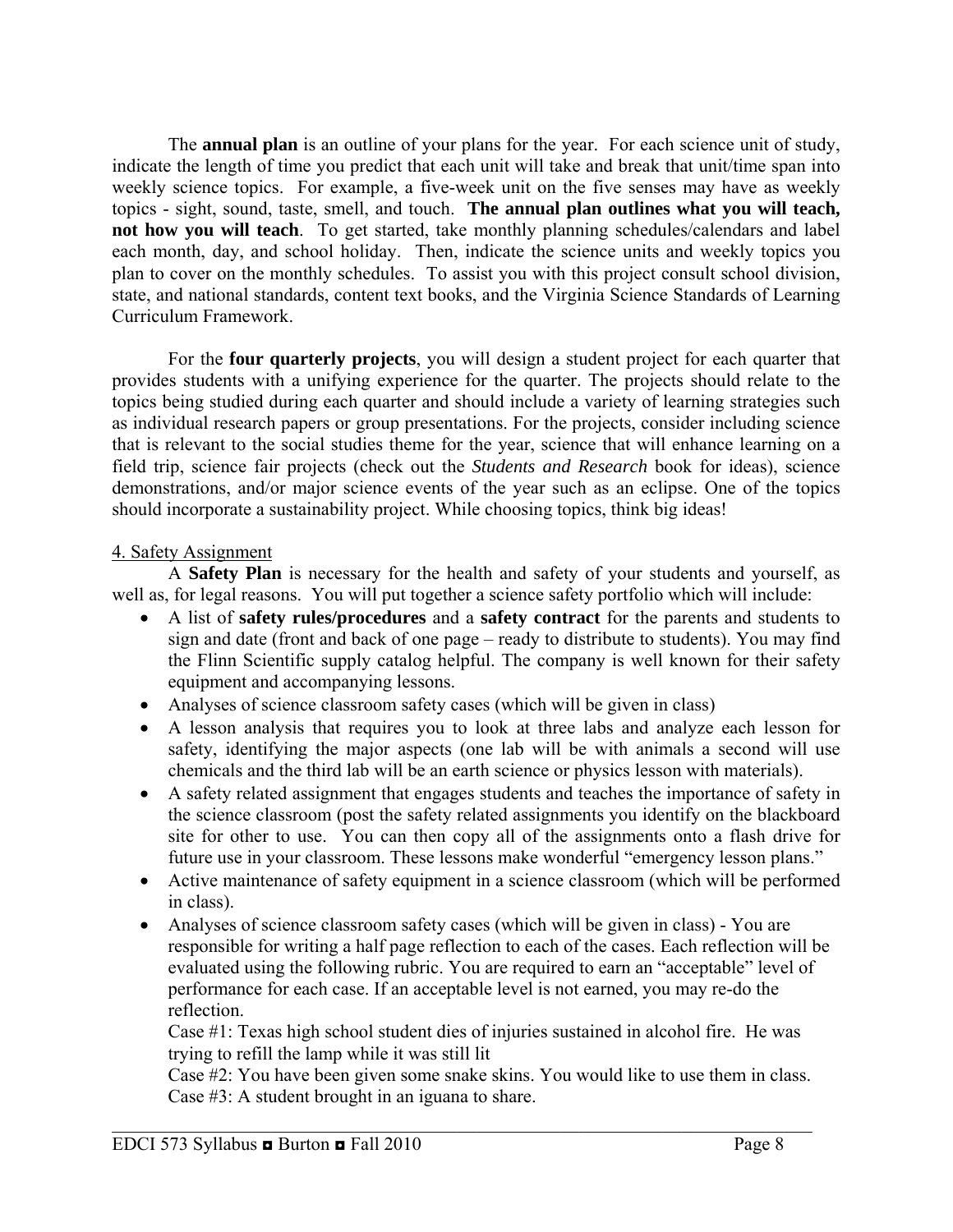Case #4: You will be using balloon projectiles in class.

### 5. Nature of Science and Scientific Inquiry Assignment

Provide a product (lab write up, paper, presentation, poster) of an example where you think that you show that you have done scientific inquiry specifically in your certification field (biology, chemistry, earth science, physics). Provide a written reflection highlighting how your experience has assisted you in addressing the 9 core nature of science ideas (see table below). Further, describe in relative detail how you developed and used at least 10 of the science process skills (see table below). Finally, explain whether you feel that you might apply scientific inquiry in your classroom to teach a science concept.

## NATURE OF SCIENCE

- 1. Science cannot answer all questions
- 2. Science employs multiple methods and types of reasoning that share many common factors, habits of mind and norms
- 3. Science produces, demands, and relies on empirical evidence
- 4. Scientific knowledge is tentative, durable, and self-correcting
- 5. Laws and theories are related but distinct kinds of scientific knowledge and play central roles
- 6. Science is a creative endeavor
- 7. Social, historical and cultural factors play a role in the construction of scientific knowledge
- 8. Science and technology are not the same but impact one another
- 9. Science has a subjective element

## SCIENCE PROCESS SKILLS

- Classification describes patterns in nature and is a human construct
- Measurement standardized and reproducible way of collecting empirical evidence
- Observation description of the natural world intended to be free from interpretation
- Analysis interpreting empirical evidence
- Synthesis
- Using hypotheses to make predictions
- Generating falsifiable questions
- Finding appropriate resources/information/data to evaluate questions
- Generating falsifiable hypotheses
- Using models as a way to examine phenomena
- Identifying patterns
- Generating investigations and ability troubleshoot
- Dissemination of knowledge
- Generating inferences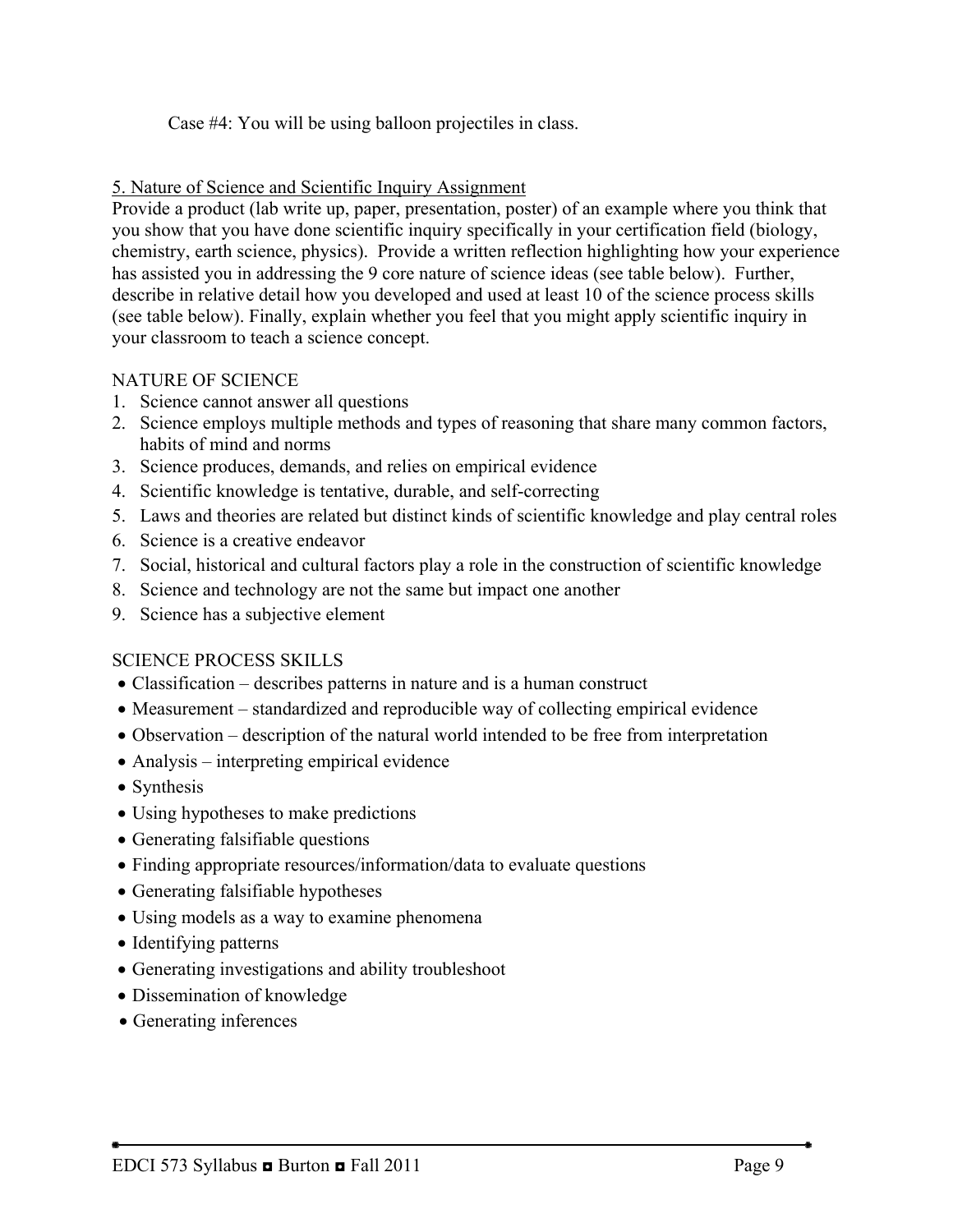### 6. Clinical Interview

You will find an adolescent to interview about a science concept. The purpose of this assignment is for you to gain experience in a one-on-one setting to see how learning occurs. You will be given more detailed instructions in class, but overall the task is to be completed in the following sequence:

- 1) Identify two concepts from your respective instructional disciplines for which you will write a sequence of evaluative questions.
- 2) For each concept, write two easy questions, two moderately difficult questions, and two more difficult questions. Consult Bloom's Taxonomy for ideas for different cognitive levels of questions. Note, the easy questions should get at the student's understanding of the concept from past experience that may or may not be the product of schooling.
- 3) Audio tape an adolescent answering the questions and you probing for more understanding of the cognition of the student.
- 4) Writing a 3-4 page paper of the description of what occurred, an analysis of the learning of the student, and a reflection on what you learned

7. Reading Summary and Reflection: Over the course of the semester, you will be reading the book *Science Teaching as a Profession: Why It Isn't, How It Could Be* by Sheila Tobias and Anne Baffert. Book can be purchased as a E-Book through the National Science Teachers Association's Science Store (www.nsta.org/store/) at a price of \$16.46. You will read the chapters and summarize in no more than two (2) single-spaced pages the major ideas put forth by the authors. Then you will reflect on the major ideas in relation to your career path. How will you use this information to make decisions about your training prior to and after obtaining certification, collaboration with colleagues, choosing employers, etc. The reflection should be between no less than one (1) single-spaced page in length and no more than three (3) singlespaced pages in length. The assignment is split into two with the first summary and reflection on chapters 1- 5 and the second half focusing on chapters 6-9.

### 8. Field Experience

 The purpose of the field experience is to provide you with the opportunity to (1) connect the goals of EDCI 573, science education theories, concepts and research findings to classroom/school practice, (2) to study and practice in a variety of classroom/school communities, and (3) to promote critical, self-reflection about your current and future teaching practice.

Your field experience should focus on two or more of the following:

- 1. the teaching process and teacher practices
- 2. implementing specific lesson plans
- 3. preparing and testing instructional materials with diverse learners
- 4. students' learning styles
- 5. student-student and student-teacher interactions
- 6. planning, implementing, and evaluating specific assessment instruments with diverse learners

- 7. teaching and learning with technology
- 8. students' behavior in a specific teaching/learning context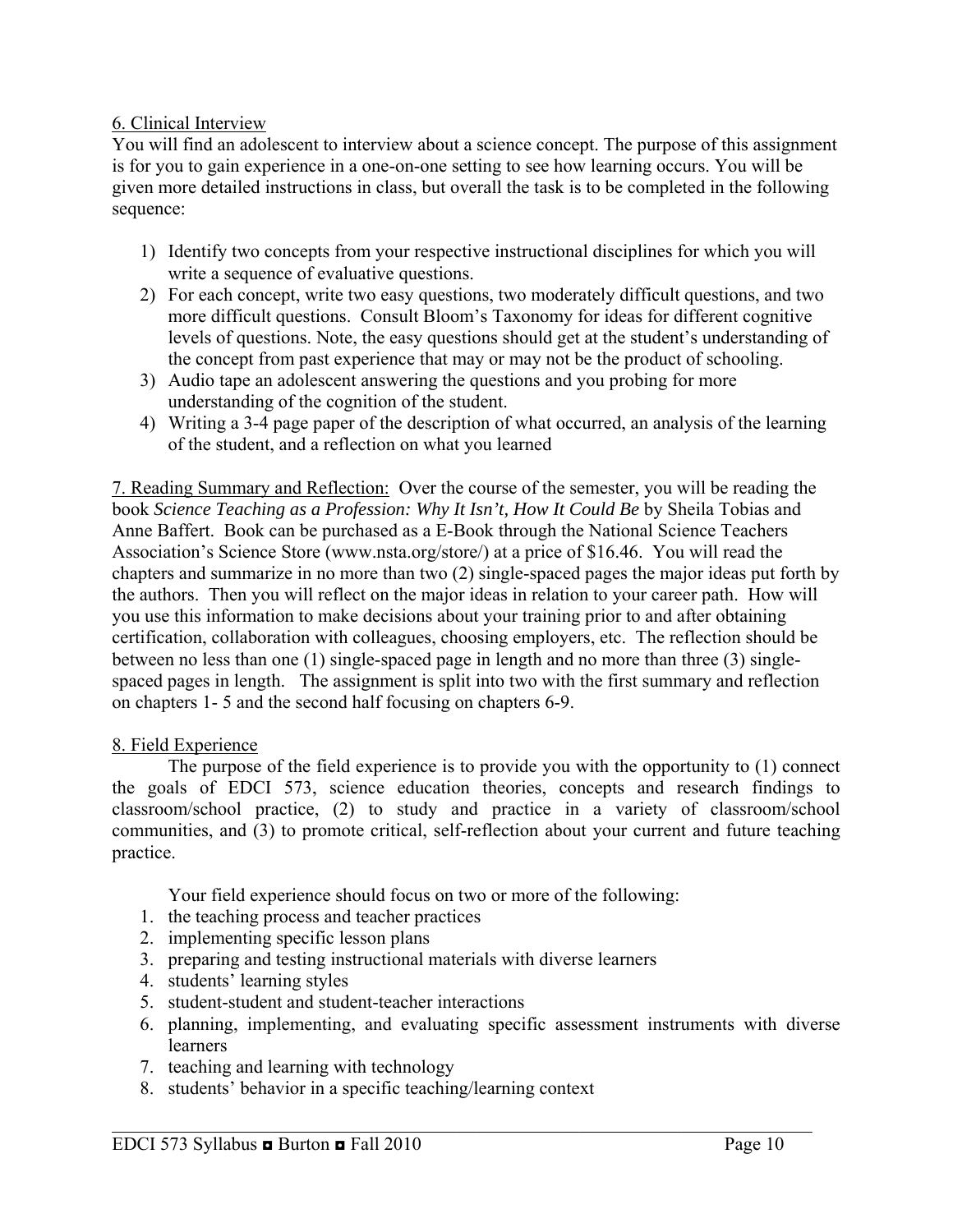- 9. specific classroom management strategies
- 10. teacher interaction with students with special needs
- 11. teacher interaction with non-traditional students

 You are required to observe and log-in a total of 15 hours, spread over the semester. During your field experience, you are required to keep detailed field notes, a log sheet indicating dates, times, subject area, grade levels, teachers' or principals' signatures and collect any relevant data.

 At the end of your field experience, you are required to analyze your field notes as well as any other relevant data you collected and prepare a Field Experience Report. Your Field Experience Report must be between 4-5 pages in length excluding cover page, references and appendices. Your report must describe and discuss:

- your guiding study question,
- background and context of the class,
- procedure/method for how you took notes,
- how you made sense of your notes to find the themes you are writing about,
- summary of findings, and
- implications for your practice.

When possible you could volunteer as a science fair judge at a local science fair (more relevant in the spring than fall) as part of your 15 hours of field observation (not to exceed 3 hours). Keep your field notes in a file at home, and please be ready to provide them to the instructor if they are requested.

#### 9. Professionalism

 Learning depends on the active engagement of the participant and frequent checking by the instructor as to the progress of the learner. Smaller assignments will be given as necessary in class in order to inform your learning and my teaching. Your participation in these assignments is essential to valuable class discussions and will help to "chunk" the large assignments into smaller, more attainable learning goal. Your classmates depend on your comments to extend their learning. Attendance for each class is necessary – please contact the professor BEFORE any absence.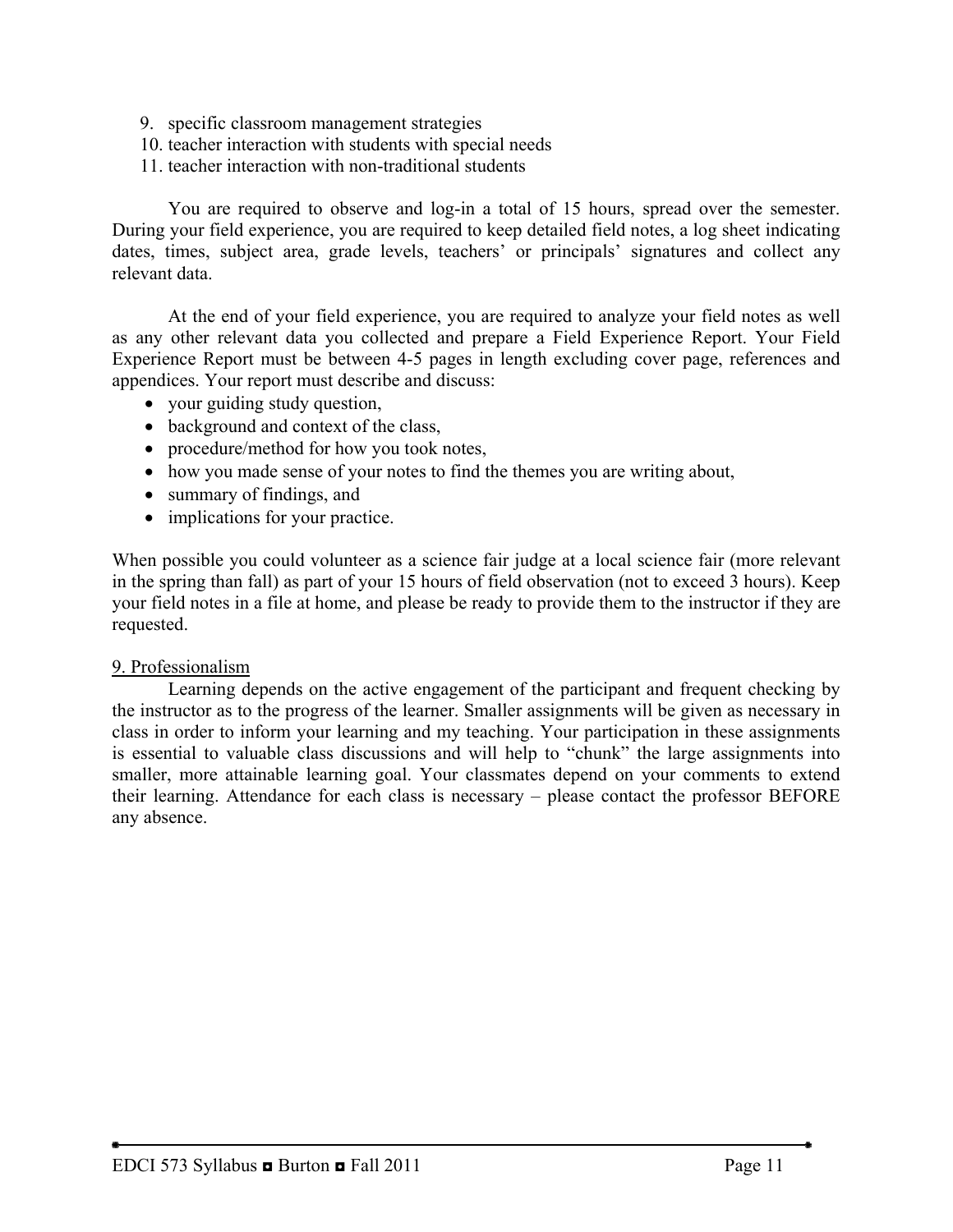### **DAILY LESSON PLAN**

**Date: Subject: Title (optional)** 

Describe the lesson in one phrase.

### **Grade Level**

Identify the grade level at which the lesson is aimed.

#### **Virginia Standards of Learning**

List the SOL Curriculum Framework Science Benchmarks that the lesson addresses – write the SOL in full so it can be compared with the objectives.

#### **Science Content Objectives**

Write a statement that describes the science content that students should know, be able to do, or value at the completion of the lesson (not activities students engage in during the lesson). Objectives must:

- be written with the form "A STUDENT WILL BE ABLE TO..."
- be a measurable student outcome.
- be matched to the appropriate benchmarks/goals.
- guide the development of the assessment and lesson procedure.

#### **Nature of Science Objectives:**

Write a statement that describes the Nature of Science content that students should know, be able to do, or value at the completion of the lesson (not activities students engage in during the lesson). For the nature science characteristics and process skills, refer to McComas 2004. Objectives must:

- be written with the form "A STUDENT WILL BE ABLE TO..."
- be a measurable student outcome.
- be matched to the appropriate benchmarks/goals.
- guide the development of the assessment and lesson procedure.

#### **Materials and Setup**

List all materials needed to teach the lesson including:

- how many/how much of each.
- the source of supplies not available at typical stores (Meijer or Target).
- how materials will be prepared, distributed, and managed throughout the lesson.

#### **Safety**

Describe applicable chemical, electrical, biological, and general safety precautions, disposal procedures, and required safety equipment (goggles, aprons, gloves, etc.).

#### **Requisite Knowledge/skills for students**

Describe the critical content knowledge (beyond the obvious) students should already possess for this lesson to be successful.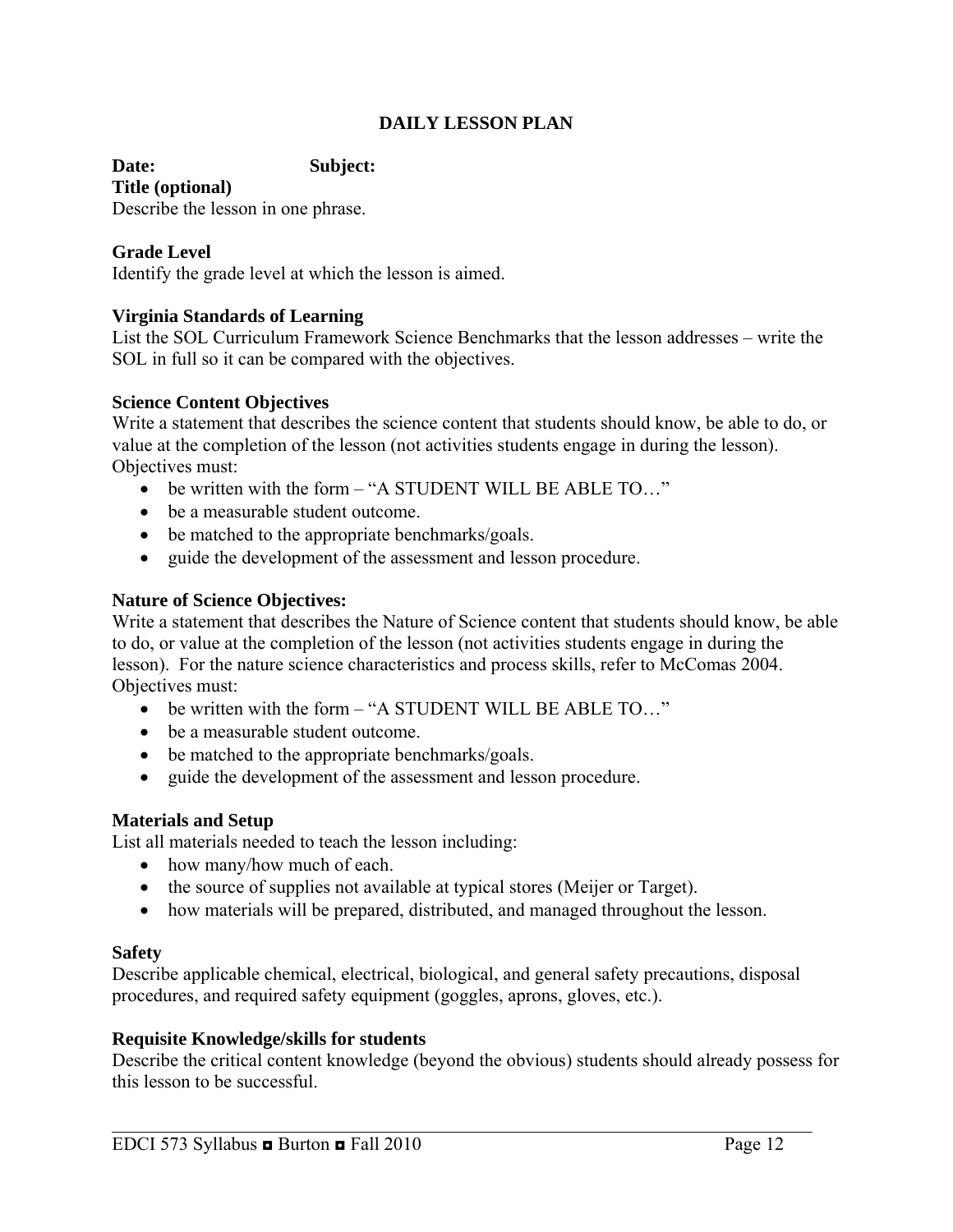### **Procedure**

Describe class activities pointing out what students and teacher does during the lesson in enough detail to guide other teachers. Lessons may span one or more class meetings. Give time estimates (in minutes) for Engage, Explore, Explain, and Elaborate.

#### Engage:

An activity (questions, demonstration, video clip, etc.) that captures the students' interest and elicits students' prior knowledge related to the concepts in the lesson.

- Aligns with lesson objectives
- List questions that the teacher can ask during the activity to:
	- Generates interest and curiosity
	- Raises relevant questions
	- Assesses current knowledge
	- Exposes misconceptions

#### Explore:

Student-centered activities designed such that students collect evidence to answer scientific questions including how the teacher will facilitate the explorations.

- Aligns with lesson objectives and "Engage"
- Activities are student-focused, hands-on, inquiry-based, and often done in groups
- Students make observations, collect data, hypothesize, predict, discuss
- Includes possible questions to probe, guide, and redirect students' thinking or work

#### Explain:

Activities to help students articulate findings based on their evidence and connect their findings to scientific explanations. This may include, but is not limited to, sharing and justifying hypotheses, formalizing definitions, whole-class sharing, consulting resources to help explain observations, questioning other students, etc.

- Aligns with lesson objectives, "Engage" and "Explore"
- Students discuss results of "Explore" activities in their own terms
- Student analysis and explanation based on their evidence
- Provides grade-appropriate scientific explanations and vocabulary

#### Elaborate (Apply, Extend):

Activities that allow students to apply scientific concepts, skills, and vocabulary to new situations. Examples are additional questions, considering alternative hypotheses or contexts, or related explorations.

- Aligns with objectives, "Engage," "Explore" and "Explain"
- Possibly modify and improve conceptual understanding
- Large and small group discussions are key elements.

#### Evaluate:

Formative and summative assessment to determine if students have met the learning objectives of this lesson. This process occurs potentially at every stage of 5 Es and **not** just at the end.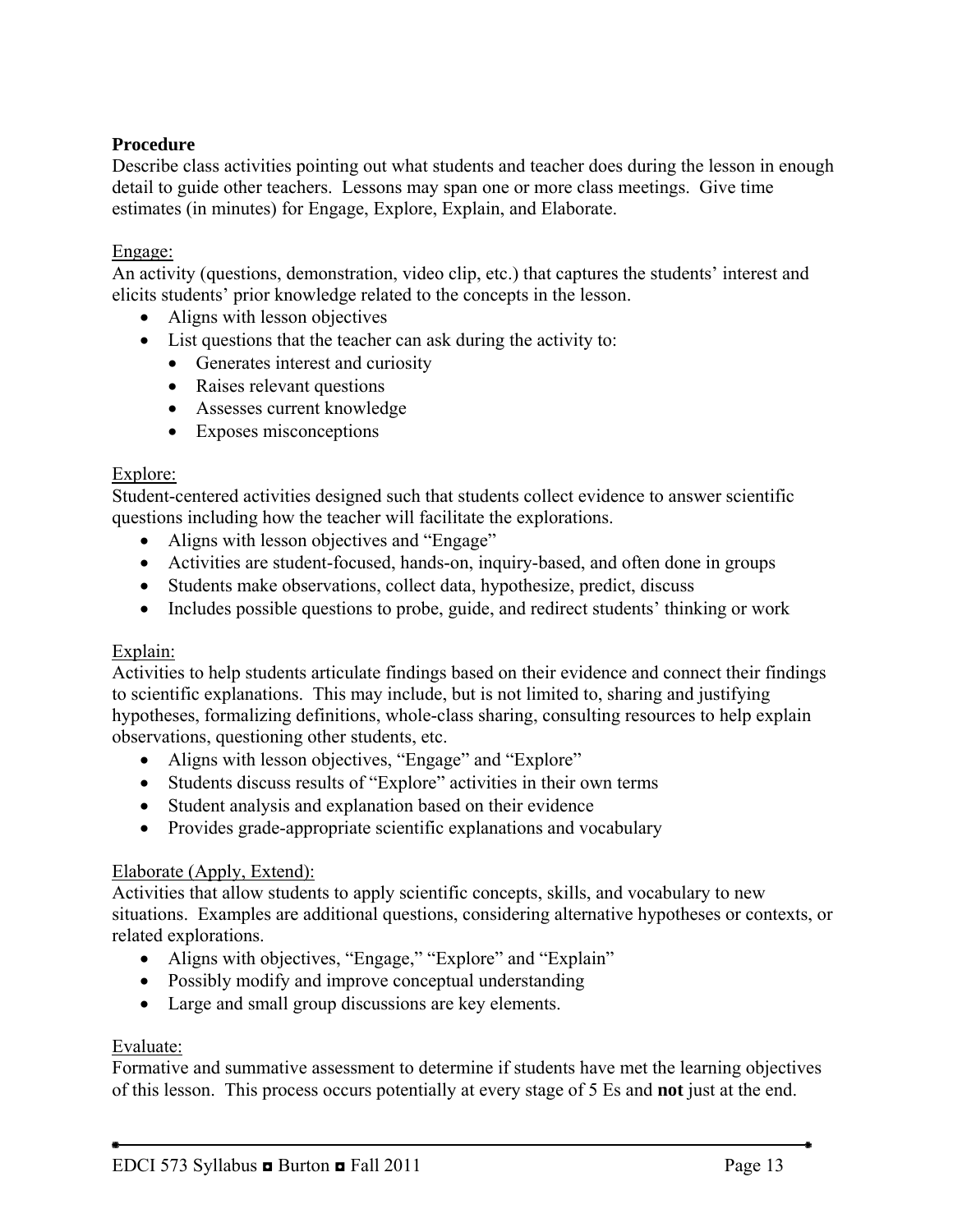Identify evaluation activities within your procedure. Provide a detailed description of varied methods used to collect data about students' understanding of the concepts and skills the students should gain (or change) through the lesson.

- Data collected will help determine if objectives were achieved by the students.
- Assessments will be incorporated throughout the lesson.
- Include opportunities for students to evaluate their own work and learning.
- Provide detailed descriptions of the assessments being used (e.g., questions, performance, products, etc.).
- Include answer keys, grading rubrics, or other criteria you will use to evaluate whether students have met the objective(s).

### **References**

Provide a complete list of science and teaching sources you used in your lesson plan including books, journals, web sites, personal communications cited in APA format (Wisconsin, n.d.). These correspond to in-text citations including the author and publication year in parentheses. Please refer to model lessons for examples.

All lesson plans are expected to be the original work of the student. Any resources used must be cited. Furthermore, if you quote a definition or passage, you must fully explain its significance to your work, *in your own words.* Failure to do so is considered plagiarism and will be handled according to university policies.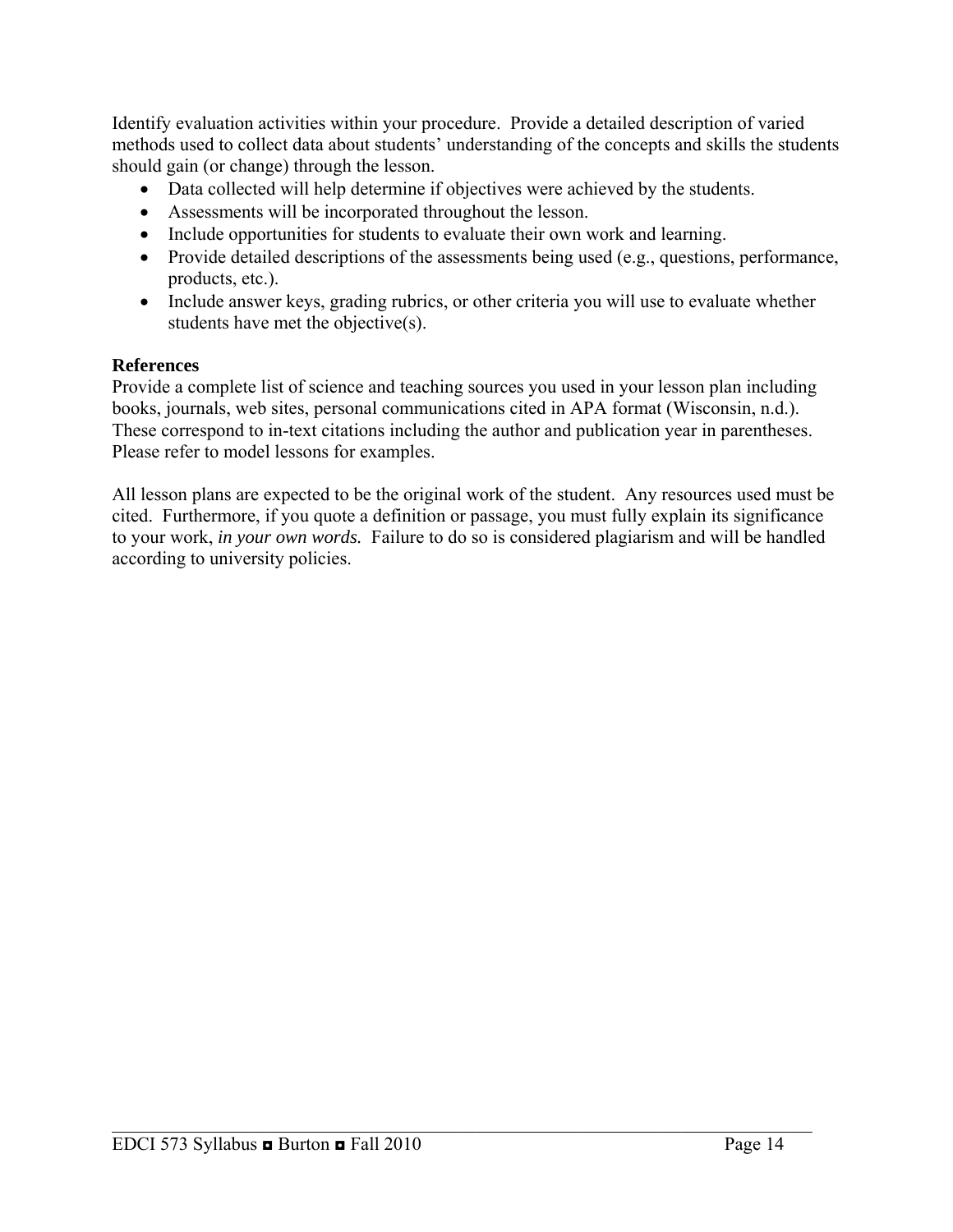| <b>Element</b>                     | <b>Distinguished</b>                                                                                                                                                                                             | Proficient                                                                                                                                                                                            | Insufficient                                                                                                                                                                                     | Unacceptable                                                                                                                                              |
|------------------------------------|------------------------------------------------------------------------------------------------------------------------------------------------------------------------------------------------------------------|-------------------------------------------------------------------------------------------------------------------------------------------------------------------------------------------------------|--------------------------------------------------------------------------------------------------------------------------------------------------------------------------------------------------|-----------------------------------------------------------------------------------------------------------------------------------------------------------|
| Content<br>Objectives              | All objectives are clearly<br>measurable<br>Science content is at the<br>appropriate level                                                                                                                       | Some objectives are<br>clearly measurable<br>Science content is at<br>the appropriate level                                                                                                           | None of the<br>objectives are<br>measurable                                                                                                                                                      | Objectives Absent                                                                                                                                         |
|                                    | Objectives are written beyond<br>the knowledge level of<br>blooms                                                                                                                                                |                                                                                                                                                                                                       |                                                                                                                                                                                                  |                                                                                                                                                           |
| Nature of<br>Science<br>Objectives | All objectives are clearly<br>measurable<br>Nature of Science identified is<br>appropriate for the lesson                                                                                                        | Some objectives are<br>clearly measurable<br>Nature of Science<br>identified is<br>appropriate for the                                                                                                | None of the<br>objectives are<br>measurable                                                                                                                                                      | Objectives Absent                                                                                                                                         |
|                                    | Objectives are written beyond<br>the knowledge level of<br>blooms                                                                                                                                                | lesson                                                                                                                                                                                                |                                                                                                                                                                                                  |                                                                                                                                                           |
| Materials<br>and setup             | A complete inventory of<br>needed materials including the<br>source of supplies not<br>available at typical stores.<br>A detailed description of how<br>materials will be prepared,<br>distributed, and managed. | Inventory is nearly<br>complete and<br>sources are<br>provided.<br>The description of<br>how materials will<br>be prepared,<br>distributed, and<br>managed is provided<br>but lacks minor<br>details. | Inventory is<br>appreciably<br>incomplete and<br>sources are lacking.<br>The description of<br>how materials will<br>be prepared,<br>distributed, and<br>managed is<br>incomplete or<br>lacking. | No inventory.<br>No sources.<br>No description of<br>how materials will<br>be prepared,<br>distributed, and<br>managed                                    |
| Safety                             | Describe applicable chemical,<br>electrical, biological, and<br>general safety precautions,<br>disposal procedures, and<br>required safety equipment<br>(goggles, aprons, gloves, etc.).                         | Safety must be<br>addressed at the<br>proficient level or<br>the lesson will be<br>rejected.<br>In the case of no<br>safety issues, this<br>must be clearly<br>stated in the lesson.                  |                                                                                                                                                                                                  |                                                                                                                                                           |
| Requisite<br>Knowledge             | Clearly and Completely<br>Describe the critical content<br>knowledge (beyond the<br>obvious) students should<br>already possess for this lesson<br>to be successful.                                             | Description of<br>critical content<br>knowledge is nearly<br>complete and is<br>clearly stated.                                                                                                       | Description of<br>critical content<br>knowledge is<br>appreciably<br>incomplete and is<br>unclear.                                                                                               | Lacks a description<br>of requisite<br>knowledge.                                                                                                         |
| Procedure                          | Clearly describe class<br>activities specifying what<br>students and teacher does<br>during the lesson in enough<br>detail to guide other teachers.                                                              | Adequately describe<br>class activities<br>specifying what<br>students and teacher<br>does during the<br>lesson in enough<br>detail to guide other<br>teachers.                                       | Poorly describe class<br>activities, lacking<br>what students and<br>teacher does during<br>the lesson in enough<br>detail to guide other<br>teachers.                                           | Lacks description of<br>class activity and the<br>roles of teachers and<br>students. Other<br>teachers at a loss,<br>classroom<br>management<br>hopeless. |

### **Integrated Science Lesson Plan Scoring Rubric**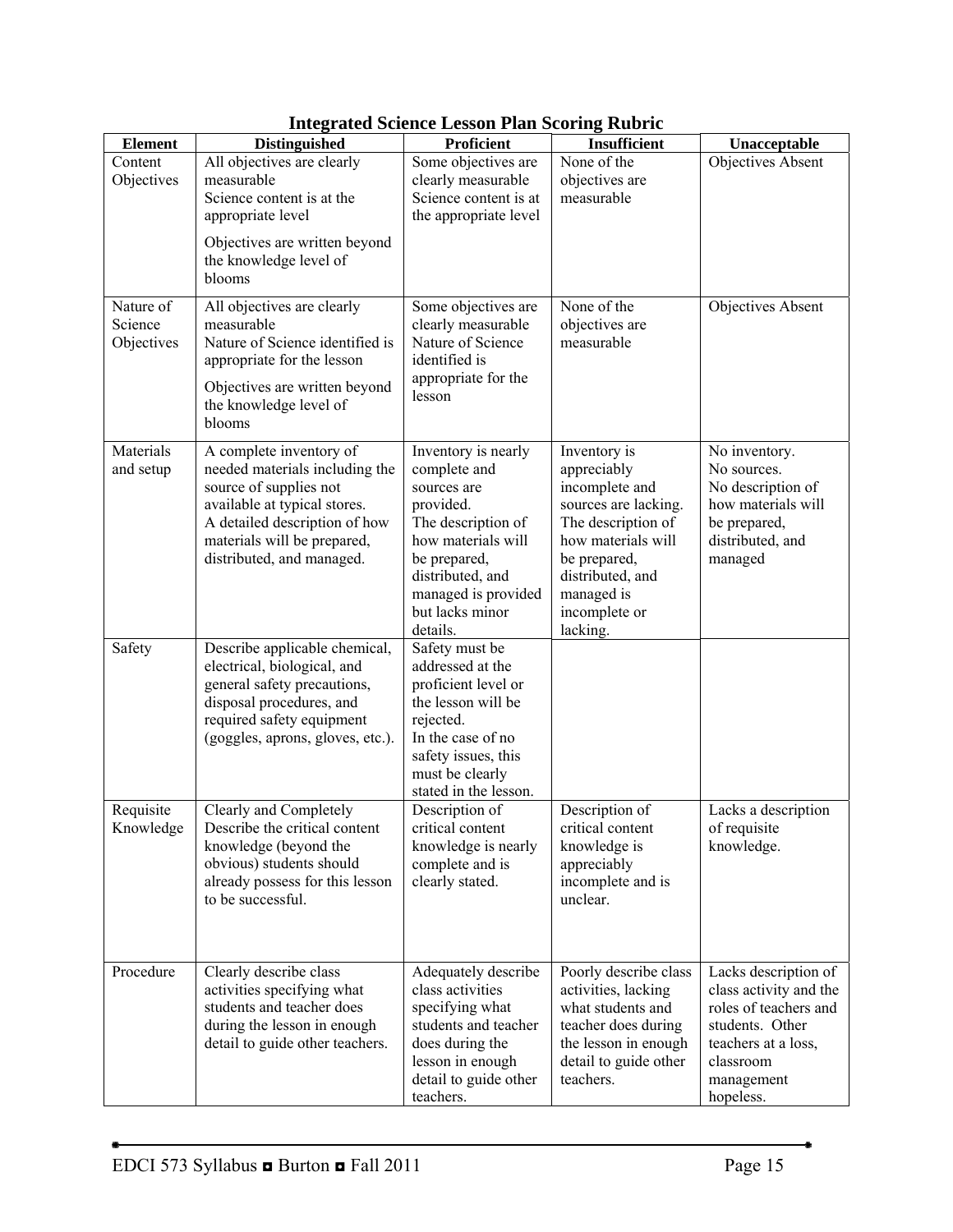| Engage  | A clear and complete<br>description of the activities<br>and questions that<br>accomplishes all of the<br>following:<br>Generates interest and<br>curiosity<br>Raises relevant questions<br>Assesses current knowledge<br>Exposes misconceptions                                                                                                                     | A good description<br>of the activities and<br>questions that<br>accomplishes most<br>of the following:<br>Generates interest<br>and curiosity<br>Raises relevant<br>questions<br>Assesses current<br>knowledge<br>Exposes<br>misconceptions                                                                                                                              | An incomplete<br>description of the<br>activities and<br>questions that<br>accomplishes only<br>one or two of the<br>following:<br>Generates interest<br>and curiosity<br>Raises relevant<br>questions<br>Assesses current<br>knowledge<br>Exposes<br>misconceptions                                                                                                    | Uninteresting,<br>poorly designed<br>activity that does not<br>raise relevant<br>questions, assesses<br>current knowledge,<br>or identifies<br>misconceptions.                                                                                                                                                                                           |
|---------|----------------------------------------------------------------------------------------------------------------------------------------------------------------------------------------------------------------------------------------------------------------------------------------------------------------------------------------------------------------------|---------------------------------------------------------------------------------------------------------------------------------------------------------------------------------------------------------------------------------------------------------------------------------------------------------------------------------------------------------------------------|-------------------------------------------------------------------------------------------------------------------------------------------------------------------------------------------------------------------------------------------------------------------------------------------------------------------------------------------------------------------------|----------------------------------------------------------------------------------------------------------------------------------------------------------------------------------------------------------------------------------------------------------------------------------------------------------------------------------------------------------|
| Explore | A clear complete description<br>of Activities that are student-<br>focused, hands-on, inquiry-<br>based, and often done in<br>groups.<br>Students do many of the<br>following: make observations,<br>collect data, hypothesize,<br>predict, discuss.<br>Includes numerous questions<br>to probe, guide, and redirect<br>students' thinking or work                   | $\overline{A}$ good description<br>of Activities that are<br>student-focused,<br>hands-on, inquiry-<br>based, and often<br>done in groups.<br>Students do at least<br>three of the<br>following: make<br>observations, collect<br>data, hypothesize,<br>predict, discuss.<br>Includes some<br>questions to probe,<br>guide, and redirect<br>students' thinking or<br>work | An incomplete<br>description of Some<br>activities are not<br>student-focused,<br>hands-on, inquiry-<br>based.<br>Students do one or<br>two of the<br>following: make<br>observations, collect<br>data, hypothesize,<br>predict, discuss.<br>Lacks questions to<br>probe, guide, and<br>redirect students'<br>thinking or work                                          | Teacher directed,<br>lacks inquiry,<br>passive, and no<br>guidance of students<br>by questioning.                                                                                                                                                                                                                                                        |
| Explain | Clearly and completely<br>describes how teacher will<br>facilitate students discussing<br>results of "Explore" activities<br>in their own terms<br>Clearly and completely<br>describes how the teacher will<br>facilitate student analysis and<br>explanations based on their<br>evidence<br>Provides grade-appropriate<br>scientific explanations and<br>vocabulary | A good description<br>of how teacher will<br>facilitate students<br>discussing results of<br>"Explore" activities<br>in their own terms<br>A good description<br>of how the teacher<br>will facilitate student<br>analysis and<br>explanations based<br>on their evidence<br>Provides good<br>grade-appropriate<br>scientific<br>explanations and<br>vocabulary           | An incomplete<br>description of how<br>teacher will facilitate<br>students discussing<br>results of "Explore"<br>activities in their<br>own terms<br>A poor description<br>of how the teacher<br>will facilitate student<br>analysis and<br>explanations based<br>on their evidence<br>Inadequate grade-<br>appropriate<br>scientific<br>explanations and<br>vocabulary | Lacks description of<br>how teacher will<br>facilitate students<br>discussing results of<br>"Explore" activities<br>in their own terms<br>Lacks a description<br>of how the teacher<br>will facilitate student<br>analysis and<br>explanations based<br>on their evidence<br>Lacks grade-<br>appropriate<br>scientific<br>explanations and<br>vocabulary |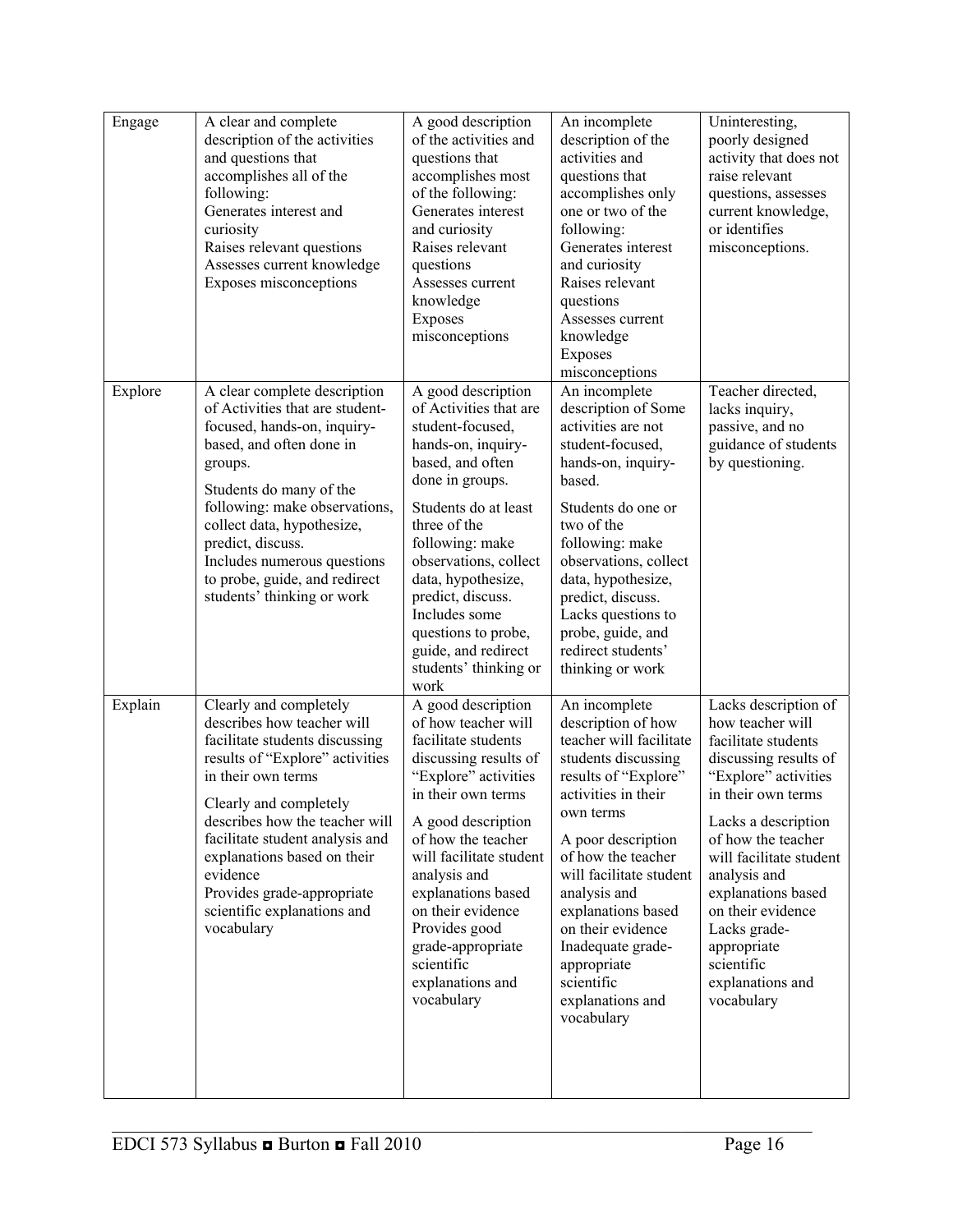| Elaborate<br>(Apply/<br>Extend) | Clearly and completely<br>describes activities that will<br>encourage students to apply<br>scientific concepts, skills, and<br>vocabulary to new situations<br>as well as possibly modify<br>and improve conceptual<br>understanding. Includes<br>activities for<br>large and/or small groups.                                                                                                                                                                                                                                                                                                                           | Description of<br>activities is not<br>clear; however the<br>activity is sound and<br>seemingly effective<br>and includes<br>activities for small<br>and/or large groups.                                                                                                                                                                                                                                                                                                                           | Description is<br>neither clear nor<br>complete OR it is<br>complete and clear<br>but is not sound nor<br>seemingly effective.                                                                                                                                                                                                                                                                                                                                                                                   | Activities do not<br>engender the<br>students to apply<br>scientific concepts to<br>new situations OR<br>none of the<br>descriptions of<br>activities are clear or<br>complete.                                                                                                                                                                                                                                                                                                                                    |
|---------------------------------|--------------------------------------------------------------------------------------------------------------------------------------------------------------------------------------------------------------------------------------------------------------------------------------------------------------------------------------------------------------------------------------------------------------------------------------------------------------------------------------------------------------------------------------------------------------------------------------------------------------------------|-----------------------------------------------------------------------------------------------------------------------------------------------------------------------------------------------------------------------------------------------------------------------------------------------------------------------------------------------------------------------------------------------------------------------------------------------------------------------------------------------------|------------------------------------------------------------------------------------------------------------------------------------------------------------------------------------------------------------------------------------------------------------------------------------------------------------------------------------------------------------------------------------------------------------------------------------------------------------------------------------------------------------------|--------------------------------------------------------------------------------------------------------------------------------------------------------------------------------------------------------------------------------------------------------------------------------------------------------------------------------------------------------------------------------------------------------------------------------------------------------------------------------------------------------------------|
| Evaluate                        | Assessments are varied and<br>creative.<br>All assessments measure<br>student achievement of each<br>objective<br>Clear and complete<br>descriptions of the<br>assessments being used (e.g.,<br>questions, performance,<br>products, etc. including<br>answer keys, grading rubrics,<br>or other criteria you will use<br>to evaluate whether students<br>have met the objective(s)).<br>Assessments take place<br>throughout the 5 E lesson.<br>Include opportunities for<br>students to evaluate their own<br>work and learning.<br>Clearly and completely<br>describes where, how, and<br>when assessment takes place | Assessments are<br>varied<br><b>AND</b><br>Most assessments<br>measure student<br>achievement of each<br>objective AND/OR<br>Most of the<br>descriptions of the<br>assessments being<br>used are clear and<br>complete.<br>Assessments take<br>place throughout the<br>5 E lesson.<br>Include<br>opportunities for<br>students to evaluate<br>their own work and<br>learning.<br><b>AND</b><br>Most descriptions of<br>where, how, and<br>when assessment<br>takes place are clear<br>and complete. | Assessments are not<br>varied<br><b>OR</b><br>Few assessments<br>measure student<br>achievement of each<br>objective<br><b>OR</b><br>Few of the<br>descriptions of the<br>assessments being<br>used are clear and<br>complete<br>Few assessments<br>occur in the 5 E<br>lesson<br><b>OR</b><br>There are few<br>opportunities for<br>students to evaluate<br>their own work and<br>learning.<br><b>OR</b><br>Few descriptions of<br>where, how, and<br>when assessment<br>takes place are clear<br>and complete. | Assessments absent<br><b>OR</b><br>Assessments do not<br>measure student<br>achievement of each<br>objective<br><b>OR</b><br>None of the<br>descriptions of the<br>assessments being<br>used are clear and<br>complete<br>No assessments<br>occur in the 5 E<br>lesson<br><b>OR</b><br>There are no<br>opportunities for<br>students to evaluate<br>their own work and<br>learning.<br><b>OR</b><br>None of the<br>descriptions of<br>where, how, and<br>when assessment<br>takes place are clear<br>and complete. |
| References                      | Provides a complete list of<br>science and teaching sources<br>used in the lesson plan<br>including books, journals,<br>web sites, personal<br>communications cited in APA<br>format. Reference list<br>indicates depth, quality, and<br>variety in resources used.                                                                                                                                                                                                                                                                                                                                                      | Provides a complete<br>list of science and<br>teaching sources<br>used in the lesson<br>plan including<br>books, journals, web<br>sites, personal<br>communications<br>cited in APA format.                                                                                                                                                                                                                                                                                                         | Provides a list of<br>science and teaching<br>sources used in the<br>lesson plan<br>including books,<br>journals, web sites,<br>personal<br>communications, but<br>some citations may<br>be missing,<br>incomplete or not in<br>APA format.                                                                                                                                                                                                                                                                      | Reference list is not<br>included or is<br>missing many<br>citations, making<br>authentication of<br>original sources<br>difficult or<br>impossible.                                                                                                                                                                                                                                                                                                                                                               |
| Style                           | Very clearly written<br>containing only a few<br>grammatical, syntax, and<br>spelling errors.                                                                                                                                                                                                                                                                                                                                                                                                                                                                                                                            | Clearly written<br>containing some<br>grammatical, syntax,<br>and spelling errors.                                                                                                                                                                                                                                                                                                                                                                                                                  | Somewhat clearly<br>written containing<br>many grammatical,<br>syntax, and spelling<br>errors.                                                                                                                                                                                                                                                                                                                                                                                                                   | Unclearly written<br>and riddled<br>grammatical, syntax,<br>and spelling errors.                                                                                                                                                                                                                                                                                                                                                                                                                                   |

¢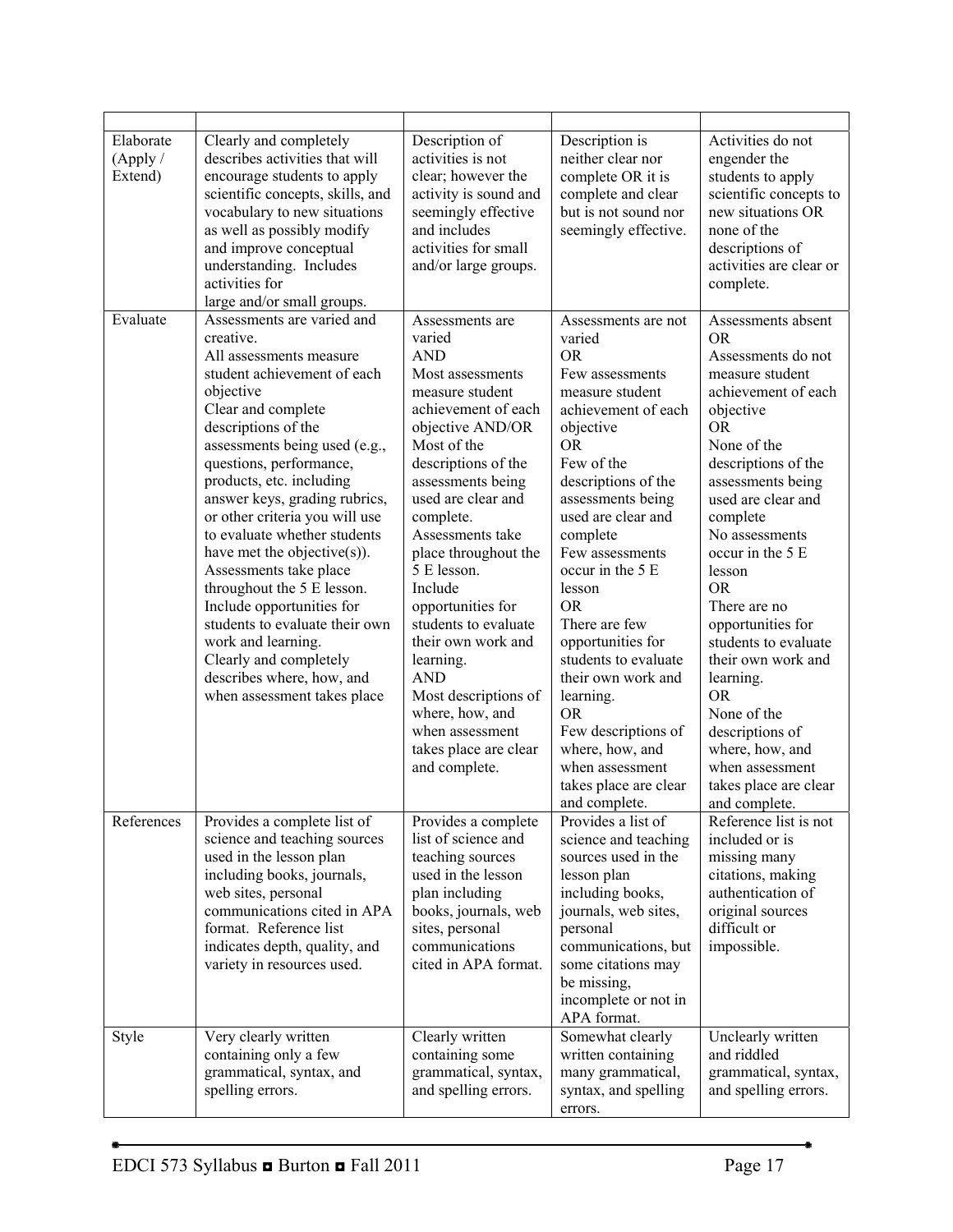| Alignment   | $(1)$ Objectives, $(2)$ engage, $(3)$ | Five or six of the    | Four of the key | Three or fewer of     |
|-------------|---------------------------------------|-----------------------|-----------------|-----------------------|
|             | explore, $(4)$ explain, $(5)$         | key elements are      | elements are    | the three key         |
|             | elaborate, $(6)$                      | aligned with the      | aligned.        | elements are          |
|             | evaluate/assessments, and (7)         | benchmark.            |                 | aligned.              |
|             | scientific explanation are            |                       |                 |                       |
|             | well-aligned, support one             |                       |                 |                       |
|             | another, and tie directly to the      |                       |                 |                       |
|             | $benchmark(s)$ .                      |                       |                 |                       |
| Originality | A majority of the content in          | Some of the content   | N/A             | None of the content   |
|             | the lesson plan is original or        | in the lesson plan is |                 | in the lesson plan is |
|             | previously published content          | original or           |                 | original, or adapted  |
|             | is adapted/incorporated in a          | previously published  |                 | in a novel manner.    |
|             | novel manner.                         | content is            |                 |                       |
|             |                                       | adapted/incorporated  |                 |                       |
|             |                                       | in a novel manner.    |                 |                       |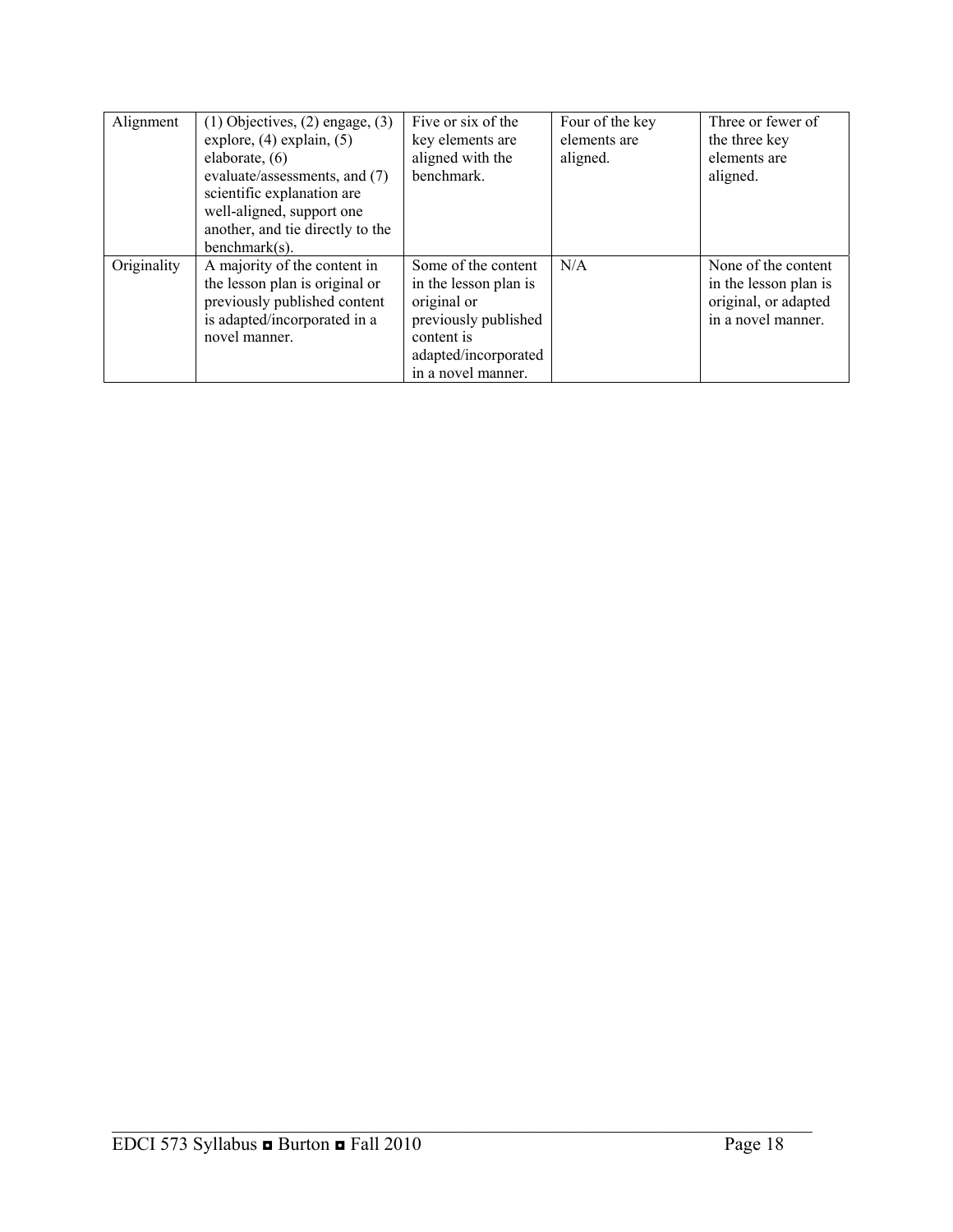#### **Other Resources**

Barnekow, D. J. (1998). *Graphic organizers for science.* Portland, ME: J. Weston Walsh.

- Bybee, R.W., Powell, J.C., & Trowbridge, L.W. (2008). *Teaching secondary school science: Strategies for developing scientific literacy.* Upper Saddle River, NJ: Pearson.
- Cothron, J. H., Giese, R. N., Rezba, R. J. (2005). *Students and Research*. Dubuque, Iowa: Kendall/Hunt.
- Hassard, J. (2005). *The art of teaching science: Inquiry and innovation in middle school and high school.* New York: Oxford University Press.
- Johnson, D. W. & Johnson R. T. (1999). *Learning together and alone: Cooperative, competitive, and individualistic learning.* Boston: Allyn and Bacon.
- Kagan, S. (1994). *Cooperative Learning.* San Clemente, CA: Resources for Teachers, Inc.
- Keely, P., Eberle, F., & Farrin, L. (2005). *Uncovering student ideas in science: 25 formative assessment probes.* Arlington, VA: National Science Teacher Association Press.
- Llewellyn, D. (2002). *Inquire within: Implementing inquiry-based science standards.* Thousand Oaks, CA: Corwin Press.
- McComas 2008. Proposal for core nature of science content in popular books on the history and philosophy of science: lessons for science education. In Lee, Y.J. & Tan, A.L. (Eds.) *Science education at the nexus of theory and practice.* Rotterdam: Sense Publishers.
- National Resource Council. (2005). *How Students Learn: Science in the Classroom.* Committee on *How People Learn,* A Targeted Report for Teachers, M.S. Donovan and J.D. Bransford, Editors. Division of Behavioral and Social Science and Education. Washington, DC: The National Academies Press.
- Slavin, R. E. (1995). *Cooperative learning.* Boston: Allyn and Bacon.
- Tomlinson, C. A. (1999). *The differentiated classroom: Responding to the needs of all learners.*  Alexandria, VA: Association for Supervision and Curriculum Development.
- Wiggins, G. & McTighe, J. (1998). *Understanding by design.* Alexandria, VA: Association for Supervision and Curriculum Development.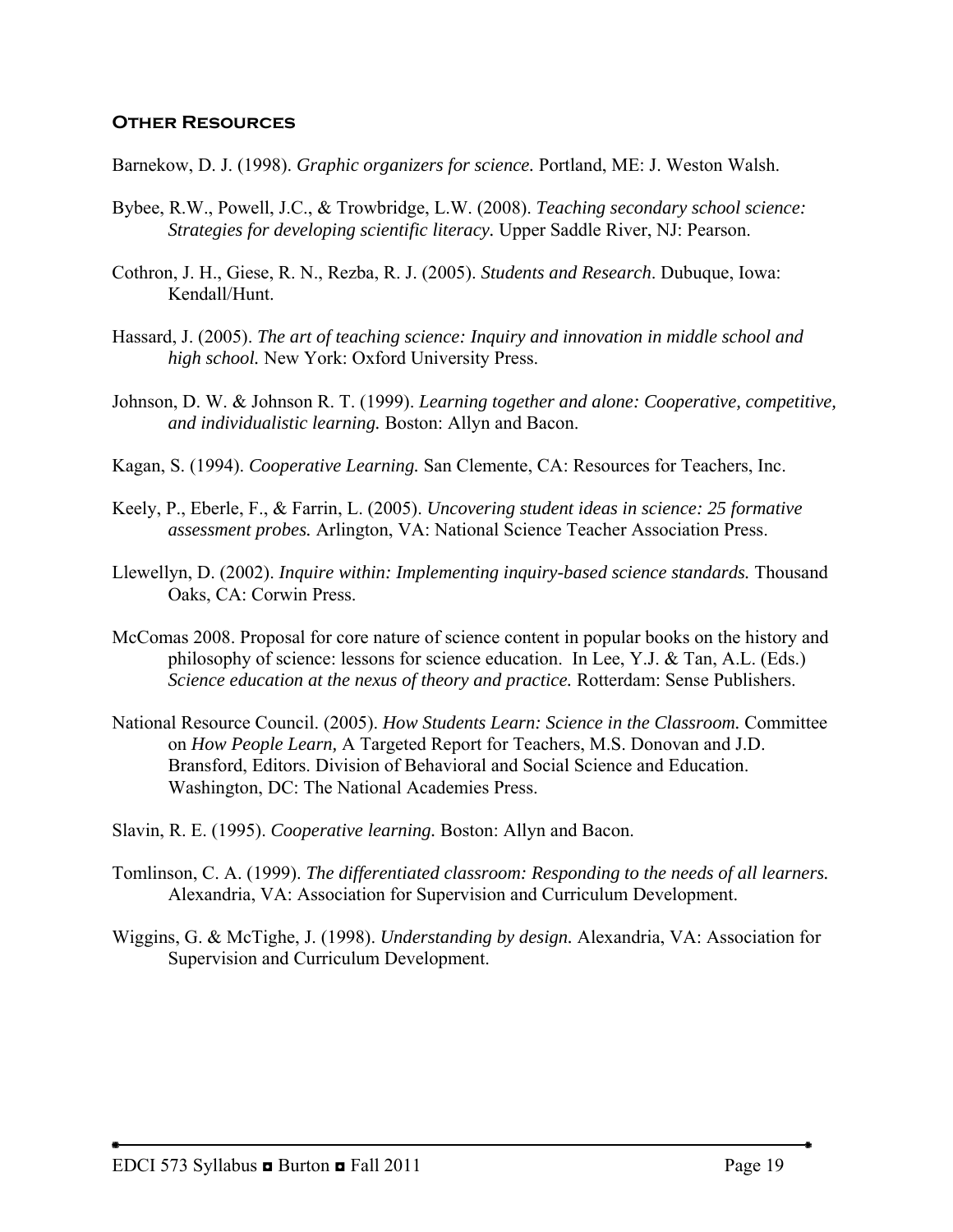### **Schedule (Plans may change according to student needs)**

| <b>Date</b>                 | <b>Class topics</b>                                                                                                                         | Readings (due on the                                                                                                                                                                               | Work Due (due on the                                                                                                                                                                                                                                                                     |
|-----------------------------|---------------------------------------------------------------------------------------------------------------------------------------------|----------------------------------------------------------------------------------------------------------------------------------------------------------------------------------------------------|------------------------------------------------------------------------------------------------------------------------------------------------------------------------------------------------------------------------------------------------------------------------------------------|
|                             |                                                                                                                                             | listed week)                                                                                                                                                                                       | listed week)                                                                                                                                                                                                                                                                             |
| August 30<br>September<br>6 | -Syllabus<br>-Student-centered<br>learning<br>-Role of Objectives<br>and Assessment<br>-Nature of Science<br>-How Students<br>Learn Science | Syllabus<br>1.<br>2. Herr pp. 517-528<br>1. Blackboard postings<br>on How Students<br>Learn Science                                                                                                | Measureable<br>1.<br>objectives                                                                                                                                                                                                                                                          |
|                             | -A Private<br>Universe                                                                                                                      | 2. McComas Paper<br>All documents in<br>$\bullet$<br>Folder 2- Nature of<br>Science (Course)<br>Content Button)                                                                                    |                                                                                                                                                                                                                                                                                          |
| September<br>13             | -Standards of<br>Learning<br>-AAAS Atlas and<br><b>Benchmarks</b><br>-Reflection on<br>cookbook and<br>student-centered<br>lesson           | 1. Herr pp. 496-498<br>2.<br>Herr pp. 106-142<br>Pendulums<br>3 <sub>1</sub>                                                                                                                       | Reflection on a<br>1.<br>student-centered<br>philosophy<br>2. Review Virginia<br><b>Standards of Learning</b><br>for your content area<br><b>Review National</b><br>3.<br><b>Science Education</b><br>Standards - both VA<br>SOLs and NSES are<br>found on the links on<br>this syllabus |
| September<br>20             | -Backwards Design<br>-Assessment                                                                                                            | 1. Blackboard Postings                                                                                                                                                                             | Objectives and<br>1.<br>assessments for first<br>lesson plan (team<br>submission)<br>Clinical Interview<br>2.<br>questions                                                                                                                                                               |
| September<br>27             | -Planning lessons<br>-Organizational<br>Structure 5-E<br>-Pacing Guides<br>-Biomes and<br>Climate                                           | <b>Skim National</b><br>$1_{-}$<br><b>Science Education</b><br><b>Standards</b><br>Bloom's Taxonomy<br>2.<br>handout<br>Herr pp. 517-528<br>3.<br>Blackboard<br>$\overline{4}$ .<br>Postings<br>5. | 1. NOS Assignment                                                                                                                                                                                                                                                                        |
| October 4                   | -Planning lessons                                                                                                                           | <b>Blackboard Postings</b><br>1.                                                                                                                                                                   | 1. Lesson Plan 1 with                                                                                                                                                                                                                                                                    |